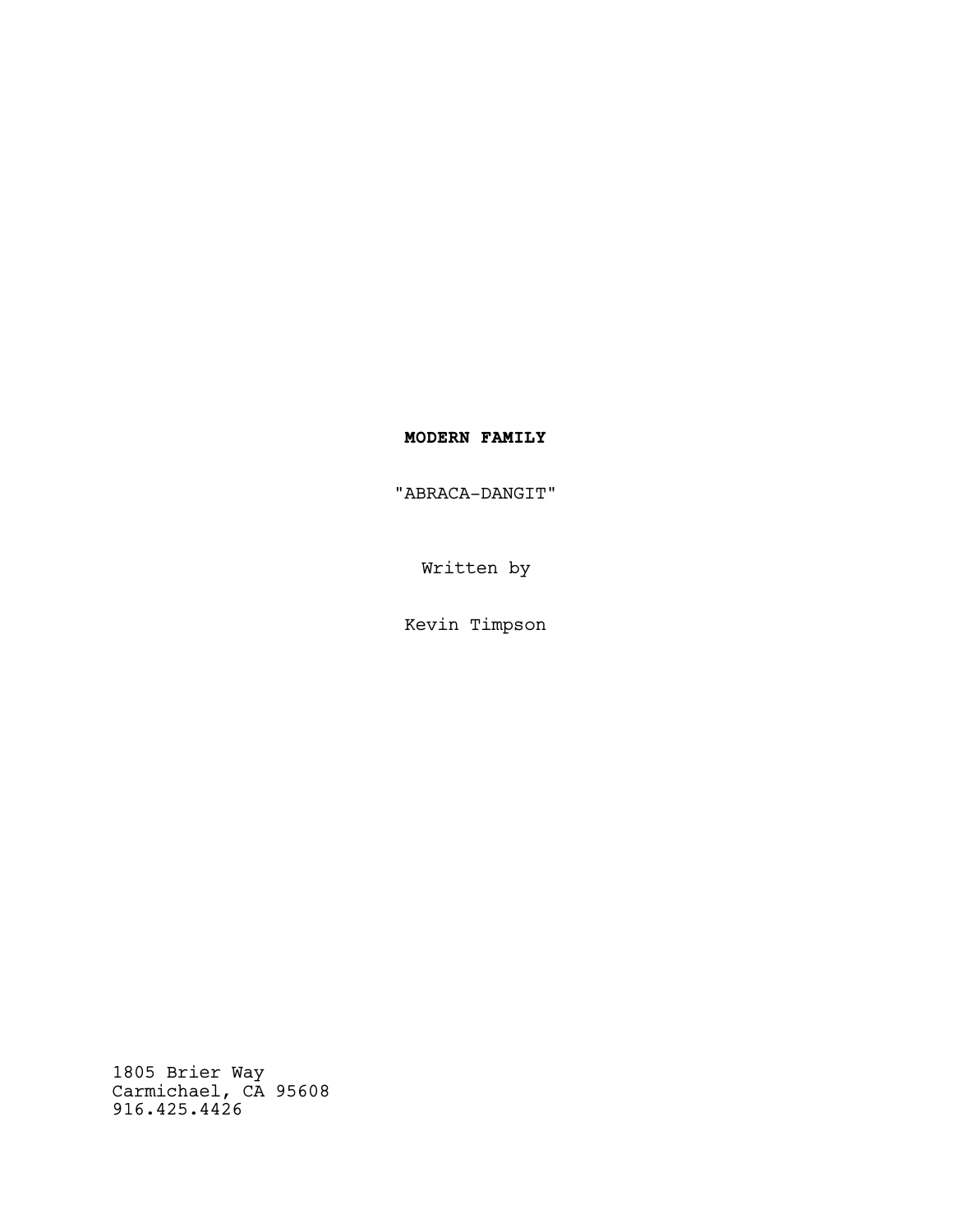# ACT ONE

FADE IN:

INT. JAY AND GLORIA'S HOUSE - LIVING ROOM - EVENING

On the couch sits JAY, GLORIA, MITCHELL, CAMERON, CLAIRE, LUKE, ALEX, MANNY, LILY, HALEY, and JOE.

PHIL stands before everyone dressed like a Vegas magician in a top hat. He holds a black cane.

PHTT. Welcome to the amazing -- JAY Is this going to take long? PHIL (to Jay) Someone's a little eager. Just let the magic unfold as it will. (then to everyone) The  $amaz$   $--$ JAY 'Cause there's a game on, you know. PHIL (to Jay) It'll be quick. (to everyone) The  $amaz$  --JAY Let's go, already! PHIL Okay, okay. This is called, "The Messenger." Phil executes some flourishes and spins the cane. Everyone except Jay looks impressed. After more flourishes, Phil turns the cane into a handkerchief and then a real pigeon. He bows. Jay looks like he's trying to work out what happened. Everyone applauds. Jay gets up and leaves the room, shaking his head.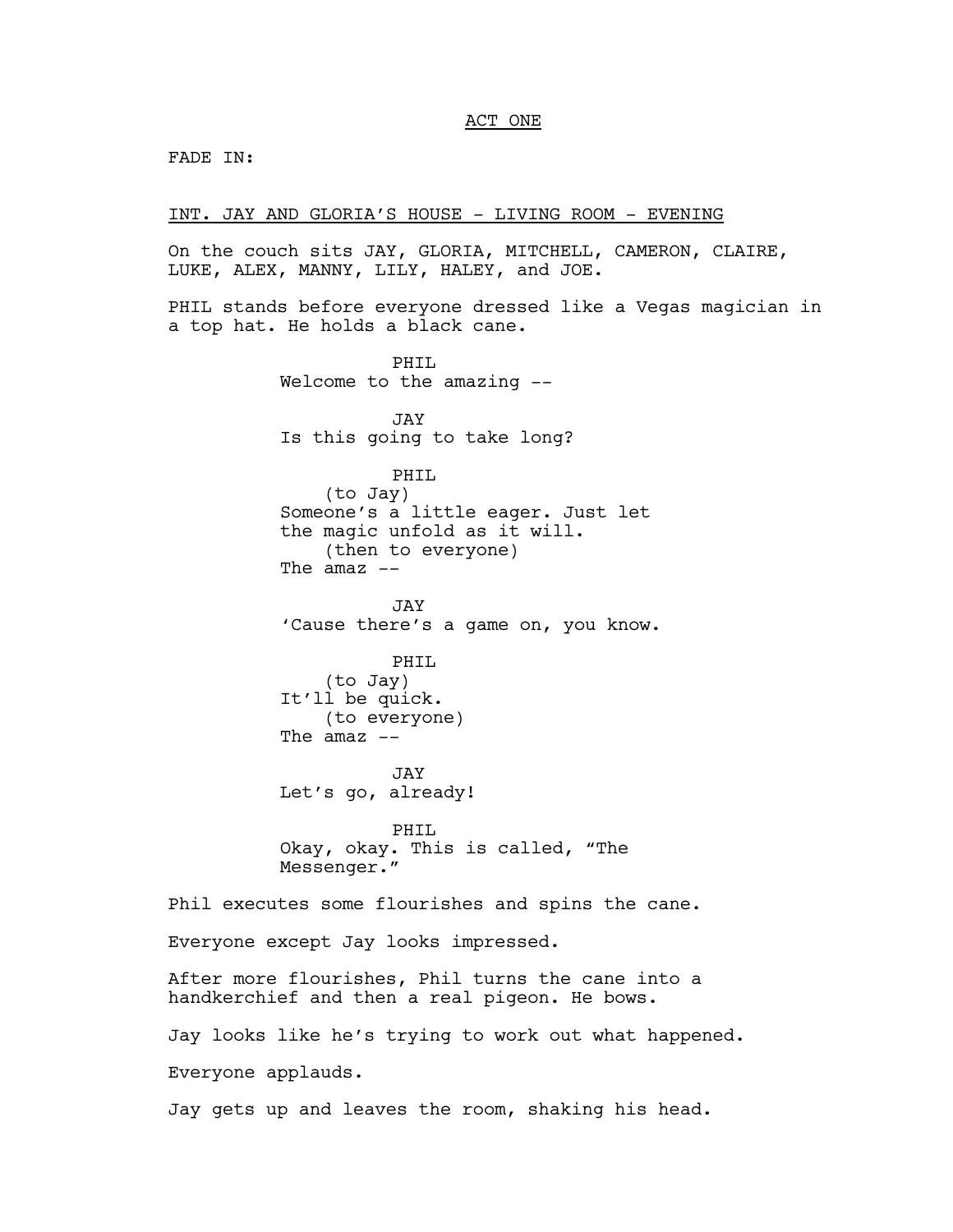JAY'S INTERVIEW

Jay looks as if he's attempting to solve a complex equation.

JAY How the hell did he do that?

## INT. JAY AND GLORIA'S HOUSE - KITCHEN - MORNING

A dozen open jars of sauce are spread out on the counter. Gloria, in a filthy apron, works furiously on a second batch.

Jay enters the kitchen and gets some juice from the fridge.

JAY What's all this?

GLORIA I'm making some Diablo Sauce for Manny's classmates. It's a surprise, so don't tell him.

Jay doesn't look interested.

Manny enters the room and sits on a bar stool by the sauce. Gloria goes back to stirring.

> JAY I wish I could figure out how Phil did that trick.

GLORIA Maybe he's just good at slice of ham magic.

JAY I think you mean slight of hand.

GLORIA That's what I said. You could ask him.

Manny scoffs.

#### MANNY

He'll never tell. He respects the Magician's Code. Besides, half the point of magic is not knowing how it works.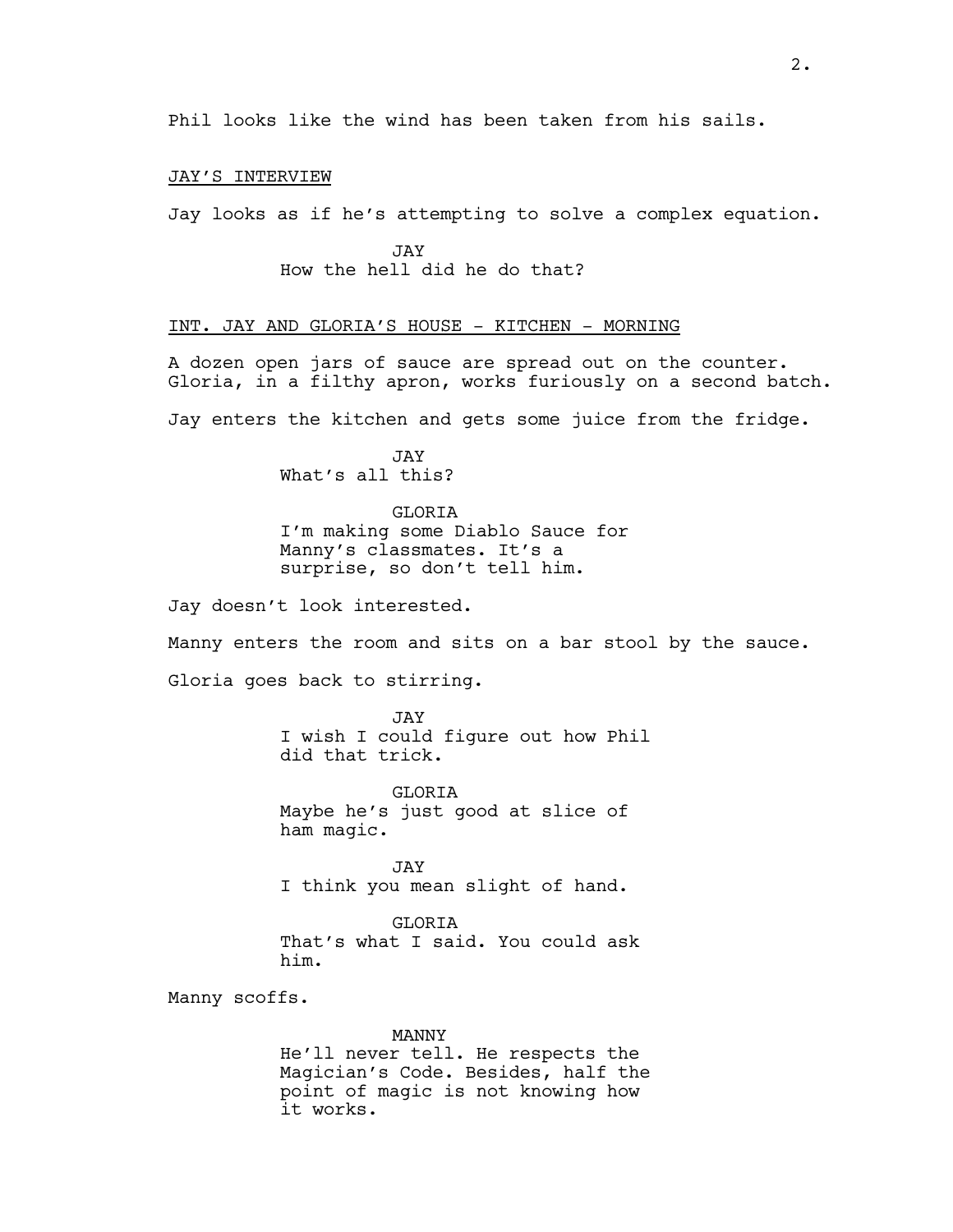JAY I can get it out of him. Everybody has a price. Where did I put my...?

Jay heads deeper into the house.

Gloria stirs sauce while Manny reads the newspaper.

GLORIA Sweetie, don't you have a career day at school coming up?

Manny looks mildly fed up.

MANNY INTERVIEW

Manny looks tired for a moment.

#### MANNY

I have to bring a parent to my economics class to talk about their career. I mean, it's a noble cause, but I already asked Jay if he would present his very successful closet business.

After a beat...

MANNY (CONT'D) I know she's making the sauce for me but I can't take it to class. I'm pretty sure it's hot enough to burn off a toenail.

## INT. JAY AND GLORIA'S KITCHEN

Gloria twists a lid onto one of the jars.

GLORIA

I think my sauce would be an excellent contribution. I'm good in front of people, too.

She holds up the sauce next to her face and smiles.

MANNY I already asked Jay. I'm sorry, mom.

He leaves.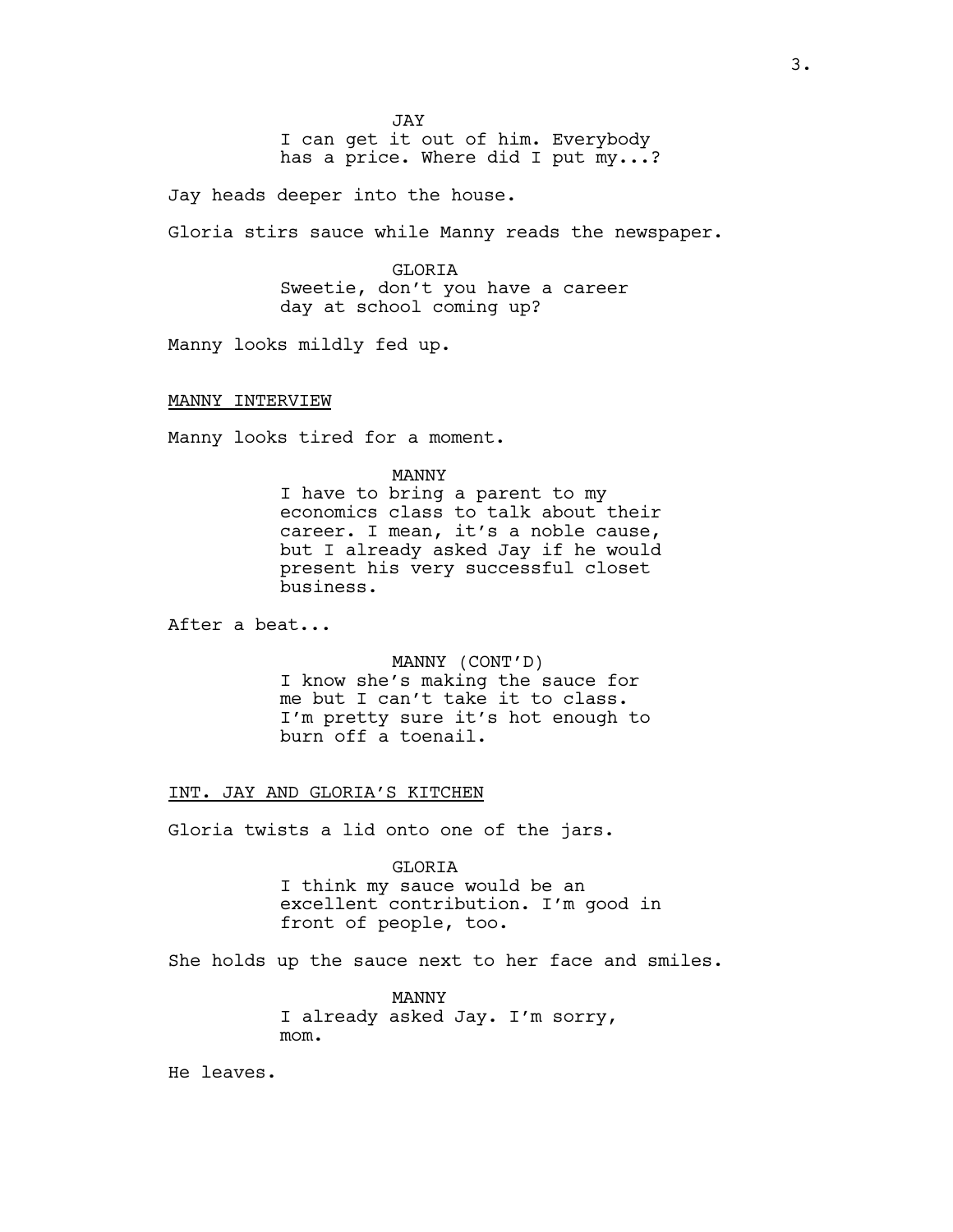**GLORTA**  (to herself) We'll see.

# INT. MITCHELL AND CAMERON'S DUPLEX - LIVING ROOM - THE SAME MORNING

Cameron is preparing to leave the duplex with a duffel bag slung over his shoulder.

#### CAMERON

Please?

Mitchell looks worn down.

MITCHELL Fine. If it'll make you stop asking. Fine.

Cameron claps triumphantly.

# MITCHELL AND CAMERON INTERVIEW

Mitchell and Cameron look at each other and then Mitchell gestures for Cameron to talk.

#### CAMERON

I'm bringing the rodeo clown out of retirement for a charity event. I promised I would bring three clowns, but all my old colleagues have moved on. Which is why Mitch lovingly volunteered to help.

MITCHELL He begged me for six days.

CAMERON But now I need a third clown.

# INT. DUNPHY HOUSE - KITCHEN - LATER

Phil sits at the kitchen table eating an apple and looking at an old National Geographic.

Cameron enters the kitchen.

PHIL Hey Cam, I didn't hear you come in.

Phil gets up and tosses the magazine on the counter.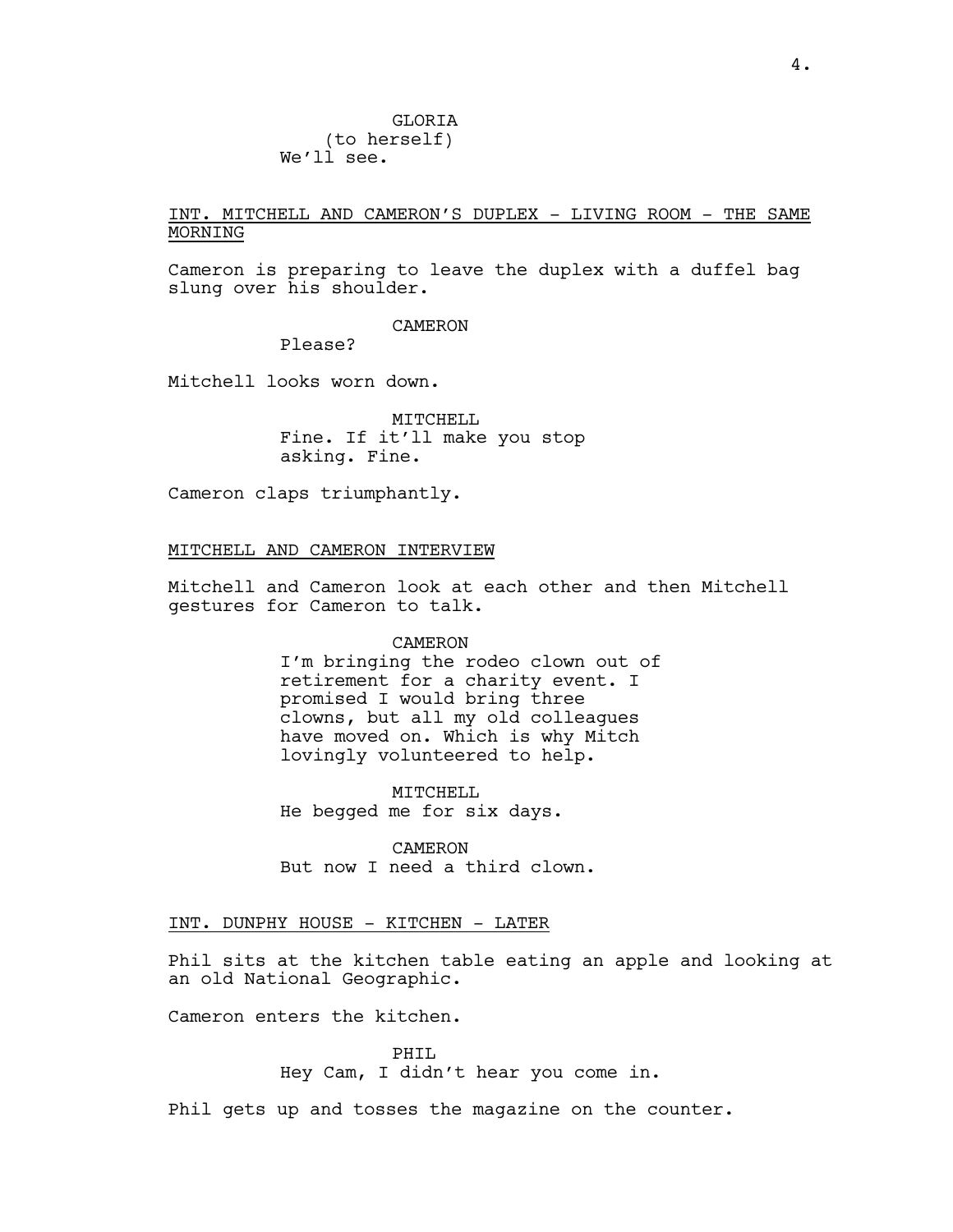PHIL (CONT'D) What's up?

CAMERON I would like you to join Mitchell and I for a night of fun filled --

PHIL Yes. I'm in. When do we leave? Let me get my coat.

Phil turns toward the coat rack.

CAMERON Oh, no, it's not until tomorrow. And I didn't even get to the good part.

Cameron opens the duffel bag and produces a rodeo clown jumpsuit and a wig.

> PHIL Oh, awesome. But I can't tomorrow. I have a house walkthrough. I'm trying to sell the Mercer place on Roland Ave.

Cameron nods with regret.

PHIL (CONT'D) You should ask Claire. She could use the distraction. Work has really been piling up for her the last few days. She'll say no, though. Especially with the, uh...

He points to the duffel bag.

CAMERON It's worth a shot. I'll ask Mitchell for help. Thanks.

Cameron heads for the door.

# PHTT.

Good luck!

Cameron waves goodbye as Phil turns back to his magazine.

As soon as Cameron is out of sight, Jay enters the kitchen.

PHIL (CONT'D) Jay, to what do I owe this pleasure?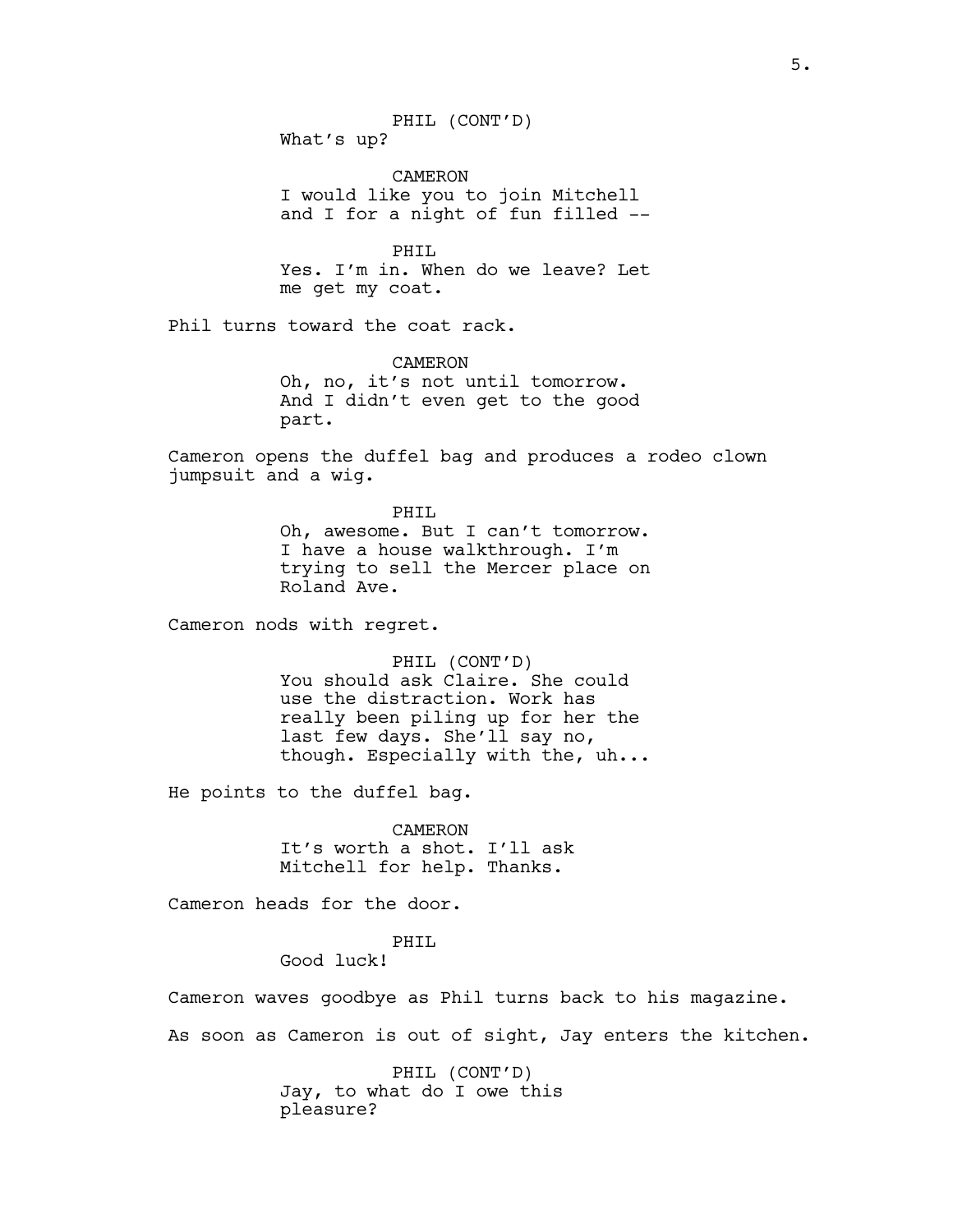Jay puts on a fake smile.

JAY What? I can't come see my favorite son-in-law?

PHIL Lucky Cam didn't hear that.

Jay pulls out a kitchen table chair.

JAY Sit, please. Can I get you anything? Maybe a beer?

Phil looks at his watch.

PHIL It's a little early for --

JAY

Or a Cuban?

Jay gets a cigar from his jacket pocket and hands it to Phil. Phil's eyes light up and he puts the cigar between his teeth.

> PHIL Well isn't this nice? I knew you and I had a common kinship. It would just take time for you --

> > JAY

Yeah, yeah. Listen, how did you do that trick the other night? The one with the cane.

Phil laughs and removes the cigar.

# PHIL

Is that what all this is? I can't tell you that. We magicians have a code of honor. It is sacred. All our secrets will die with us.

Jay looks mildly frustrated.

JAY Are you sure there isn't anything I can do to change your mind?

He produces another cigar.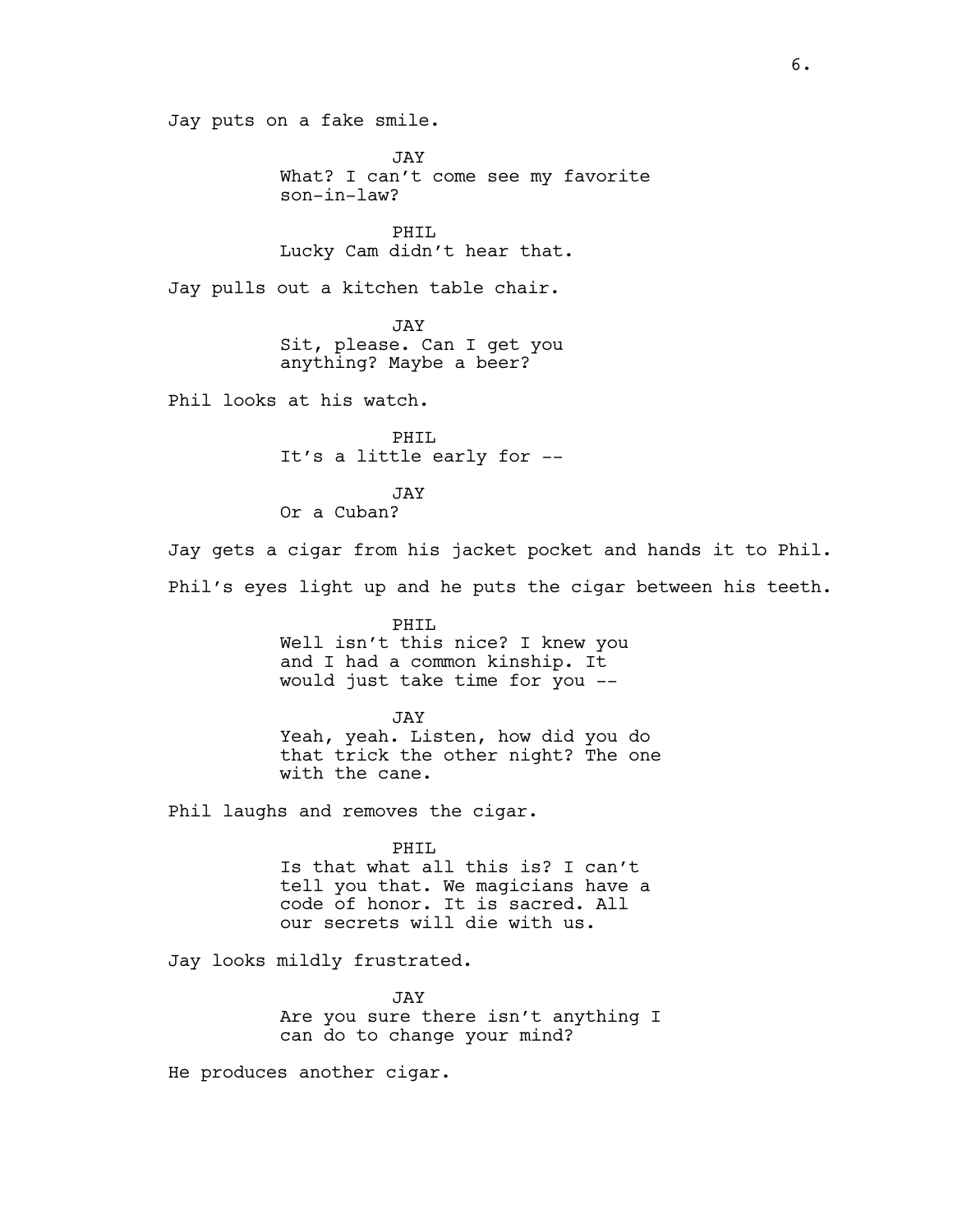PHIL I'm sorry Jay, but I can't be bought. I have my ethics.

Phil stands but avoids eye contact with Jay.

PHIL (CONT'D) I think you should leave, sir.

Jay looks ready to shout. Instead, he snags the cigar from Phil's hand and storms out.

# PHIL INTERVIEW

Phil has a straw in his mouth like a cigar. He pinches it between his fingers and removes it.

> PHIL I don't even like cigars, but, for a second, I felt like one of the cool kids.

He places the straw back in his mouth.

PHIL (CONT'D) He'll be back. They always come back.

He mock puffs at the straw.

END OF ACT ONE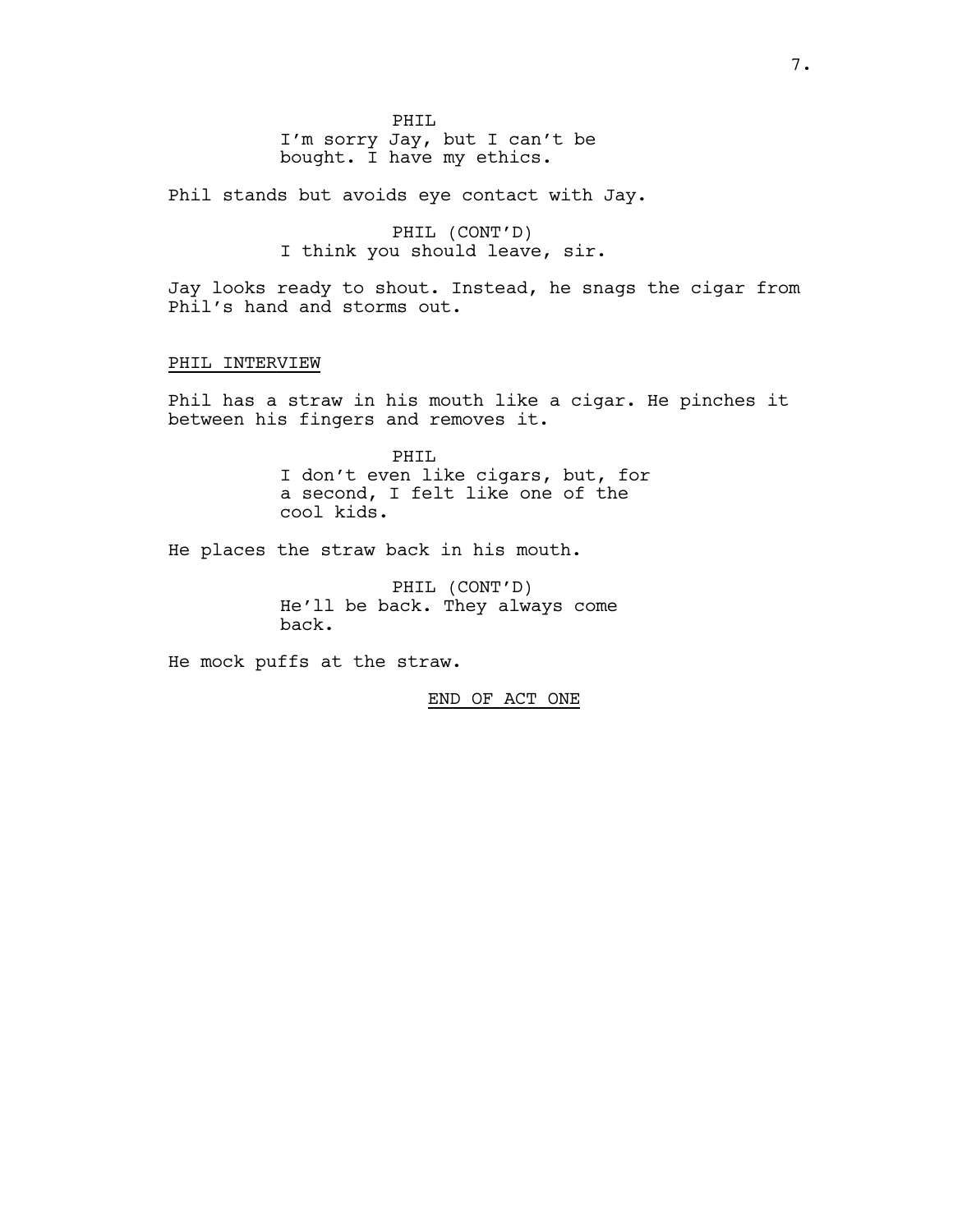# ACT TWO

INT. PRITCHETT'S CLOSETS AND BLINDS - CLAIRE'S OFFICE - LATER

Claire looks stressed out, sitting behind a pile of paperwork, as Mitchell and Cameron enter her office.

## MITCHELL

Knock, knock.

Claire looks up for only a second.

**CLAIRE** Hi, guys. What do you need? I'm very busy.

MITCHELL This will be quick and we'll be out of your hair. We just wanted to invite you to come to a rodeo with us tomorrow night. And...

Cameron begins to pull the jumpsuit out of the duffel bag.

CLAIRE

Oh, guys, thank you, but I'm just too swamped here. Room in a Room Magazine is doing a cover story on our Hidalgo model, and we barely have a concept. I just can't right now. But thank you. Next time, yeah?

The phone rings and she answers it.

Cameron looks crestfallen, the jumpsuit clutched in his fist.

CLAIRE (CONT'D) (into the phone) No! The Hidalgo is the one that can fit a team of horses. The Hudson is the one with the dual vanities.

She waves goodbye to Cameron and Mitchell.

They regretfully leave her office.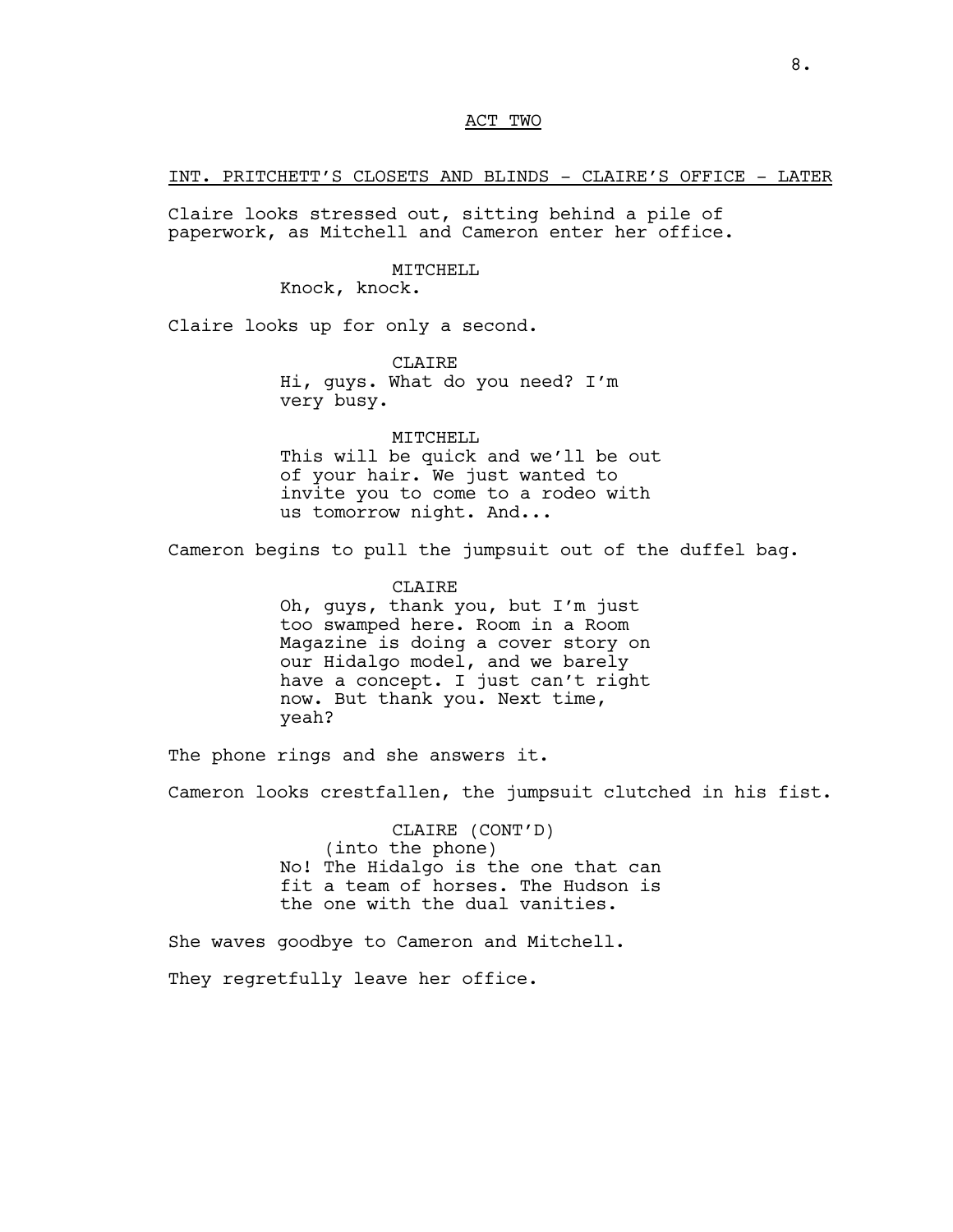# INT. PRITCHETT'S CLOSETS AND BLINDS - HALLWAY

Cameron and Mitchell stop just outside Claire's office.

MITCHELL I told you she'd say no.

CAMERON What now? Help me.

Mitchell thinks for a beat.

MITCHELL I have an idea.

# INT. JAY AND GLORIA'S HOUSE - LIVING ROOM - LATER

Jay sits on the couch with a laptop and his glasses perched on the edge of his nose.

He studies the computer intently.

A website on the computer screen reads, "How to perform popular magic tricks."

The doorbell rings and Jay frantically closes the computer.

Mitchell and Cameron enter.

JAY Hey, guys.

MITCHELL

Hi, dad.

Mitchell notices the laptop as Jay puts it on the coffee table.

> MITCHELL (CONT'D) What were you looking at?

After a beat...

JAY Closets. We have an interview coming up with a closet magazine. It's a tabloid, really, not even worth our time.

CAMERON That's actually why we're here.

Cameron looks to Mitchell.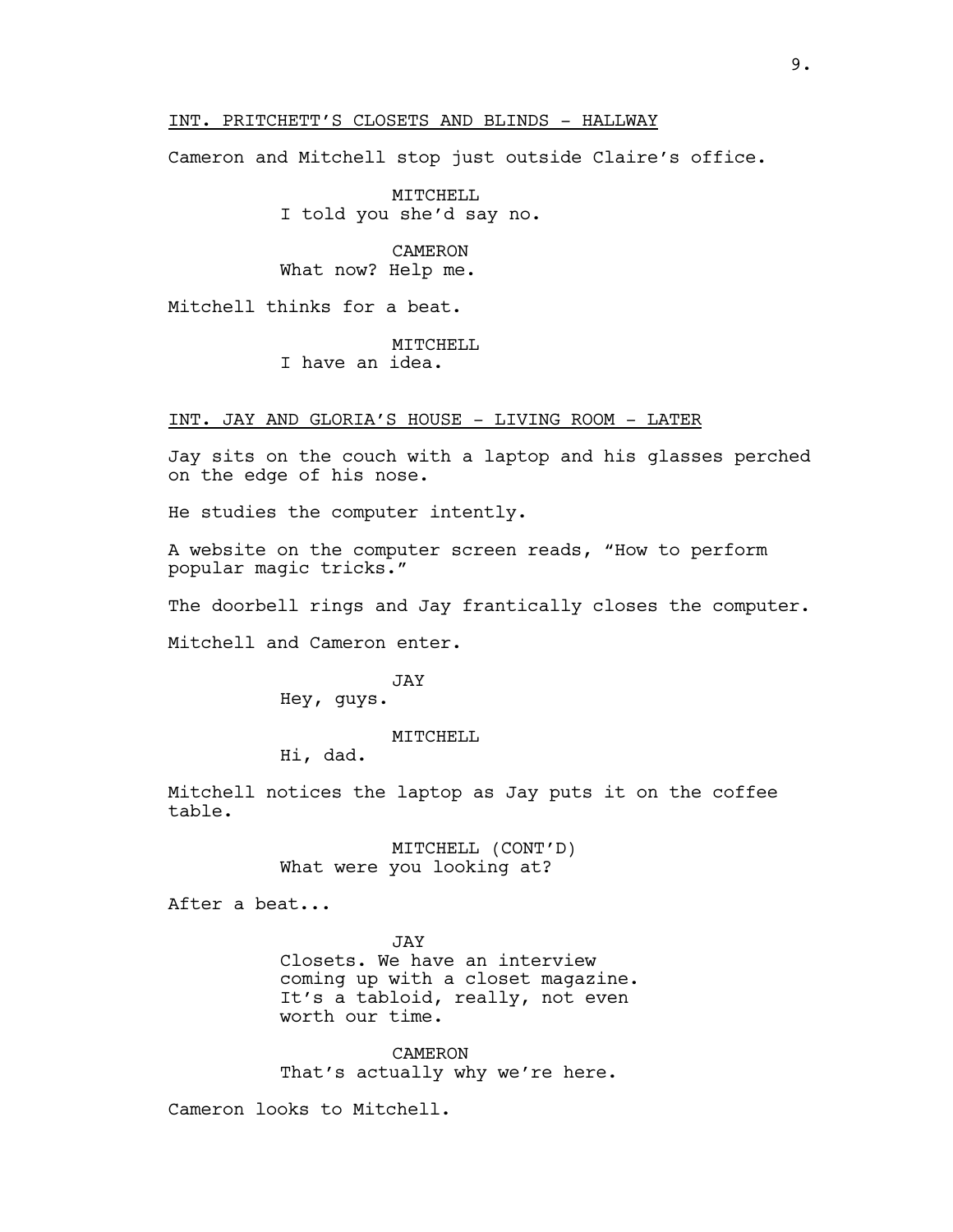MITCHELL

We want to bring Claire to a rodeo tomorrow but she's too busy with this interview.

JAY

She shouldn't be. The Hidalgo is crap. We're going to have to throw out the whole design anyway.

MITCHELL

Great. Then, could you convince her to come with us tomorrow?

Jay looks thoughtful for a moment.

JAY Sure, but only if you do something for me.

Cameron and Mitchell look nervous.

MITCHELL

Okay...

JAY I want to find out how Phil did his magic trick with the cane but he won't tell me.

CAMERON Magician's Code.

JAY Something like that. I want you two to get it out of him.

CAMERON Oh, I don't know, Jay. That's a tall order. Phil would never give up trade secrets.

JAY Figure it out. I'll go pay Claire a visit.

Jay starts to head for the front door.

MITCHELL Why do you want to know so badly?

Jay considers his answer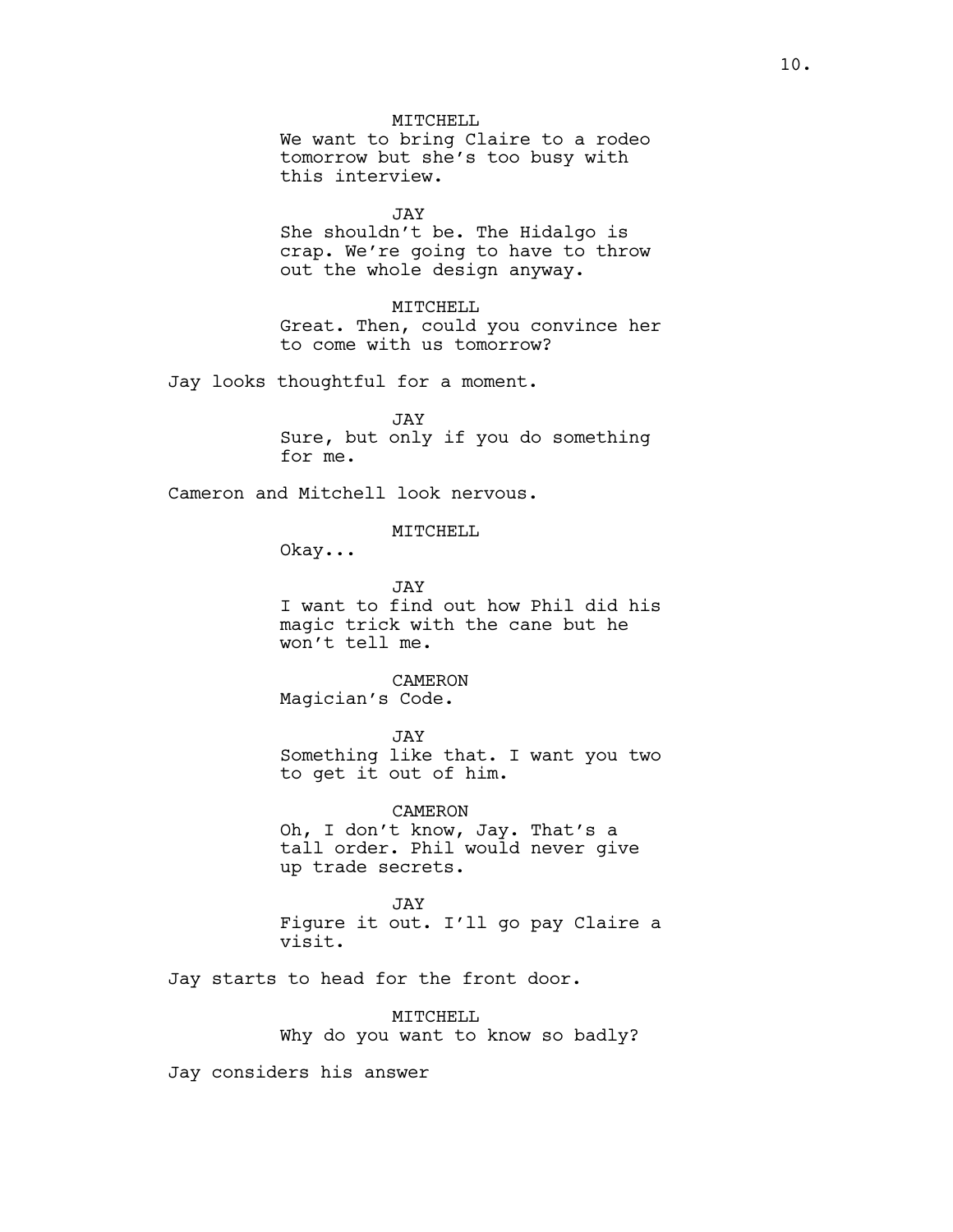JAY I'd tell you, but I have my own code.

He heads out the front door.

Cameron and Mitchell both look confused.

#### JAY INTERVIEW

Jay shifts restlessly.

JAY I haven't been able to sleep since the trick. I couldn't even take my nap today. All I could see was Phil with that cane. I have to know how he did it or I might never sleep again.

EXT. MANNY'S SCHOOL - PARKING LOT - DAY

Gloria leans against her car, smiling and waving at MRS. BENSON, 38, as she walks away. Mrs. Benson holds a jar of Diablo Sauce.

Manny approaches.

MANNY Was that my econ teacher?

Gloria avoids eye contact.

**GLORTA** 

Was it?

She opens the car door.

GLORIA (CONT'D) Lets's go.

## INT. GLORIA'S CAR - MOMENTS LATER

Manny sits in the passenger seat as they drive home.

He looks thoughtful.

MANNY That was Mrs. Benson.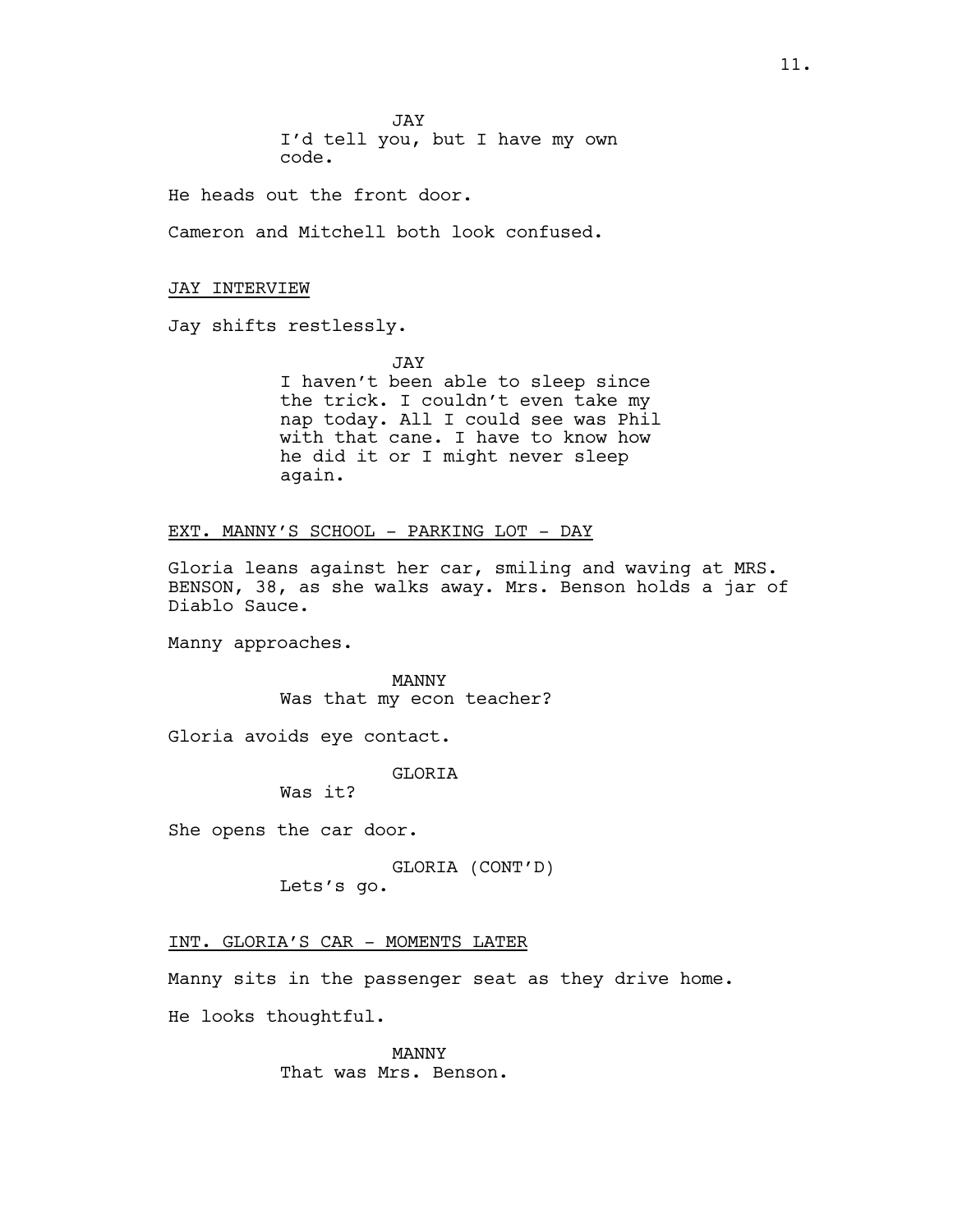**GLORTA** So, how was school today?

MANNY Did she have a jar of your sauce?

GLORIA I don't know what you mean.

Manny shoots her a skeptical look.

GLORIA (CONT'D) Okay, yes, it was. I am sorry, but I want to be included in your school life. People will like my sauce!

Manny looks fed up.

MANNY So you bribed my teacher?

Gloria gets defensive.

**GLORTA** I've done worse things for less!

Manny looks upset.

EXT. DUNPHY HOUSE - DRIVEWAY - LATER

Mitchell and Cameron step out of their car and close their doors. They walk toward the front door.

EXT. DUNPHY HOUSE - PORCH

They stop at the door.

CAMERON I'll do the talking. As a fellow performer, I speak his language.

MITCHELL Okay. What do I do?

CAMERON Look beautiful as always.

Mitchell looks flattered by the comment.

Cameron lifts his hand to knock when the door swings open to reveal Phil.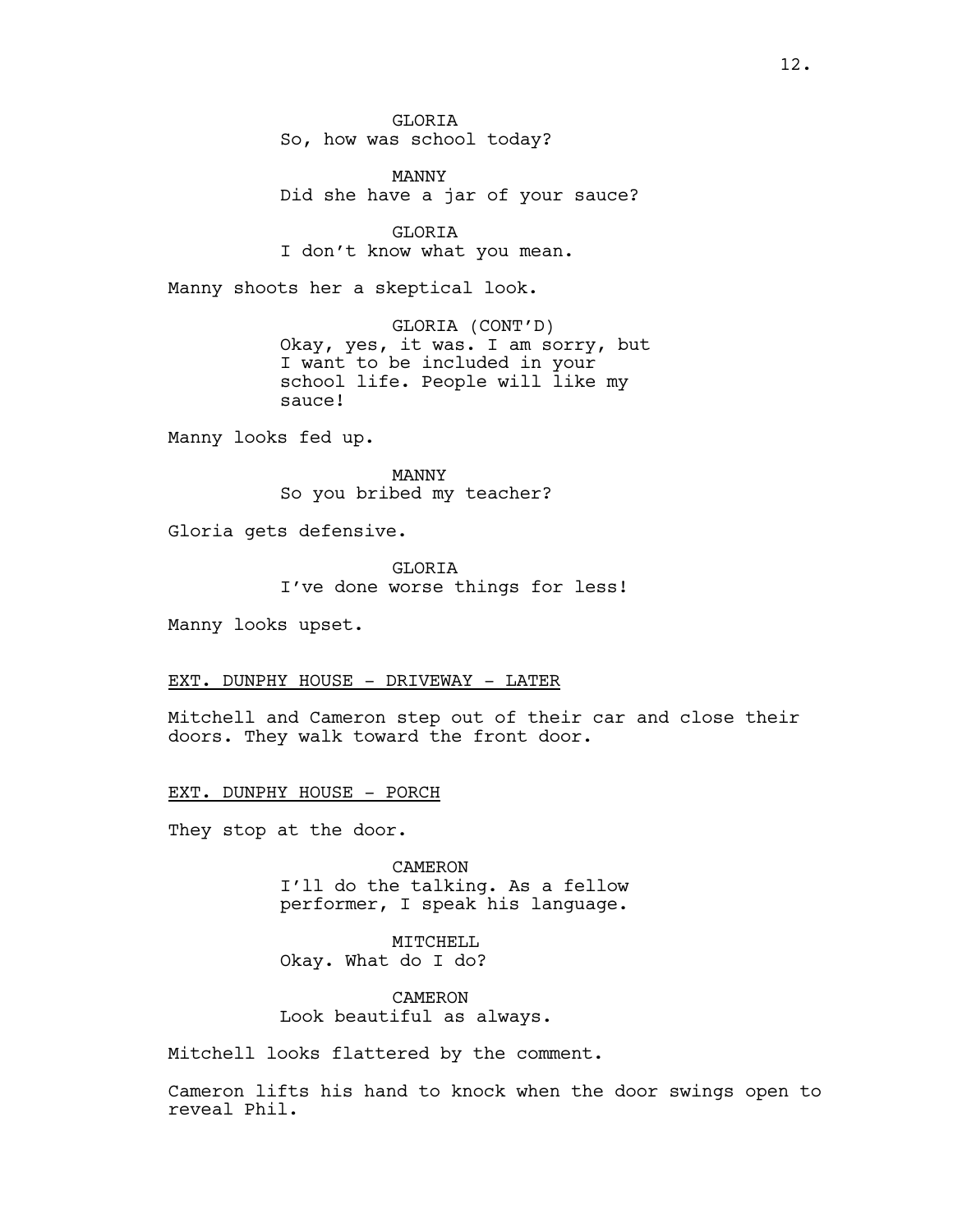Phil looks surprised to see them.

PHIL Oh, hi guys. Back so soon? I'm just heading out to the Mercer place to get things prepped.

He steps onto the porch and closes the door behind him.

CAMERON Yeah, we just really wanted to congratulate you on such a great performance last night. Very masterful.

MITCHELL Like something out of Fantasia.

Cameron motions for Mitchell to be quiet.

PHIL Well, thanks, guys. That's really nice of you. You know, I think I actually impressed Jay.

Mitchell and Cameron look nervous, but they force laughs.

PHIL (CONT'D) There's a first time for everything, huh?

Phil starts to push past them toward his car.

Cameron stops him with a gentle hand on his shoulder.

CAMERON There was one thing we wanted to know.

PHIL

Sure.

Cameron looks like he's struggling to find the words.

After a beat...

CAMERON We loved the hat. Where did you get it?

Mitchell looks confused and Phil looks pleased.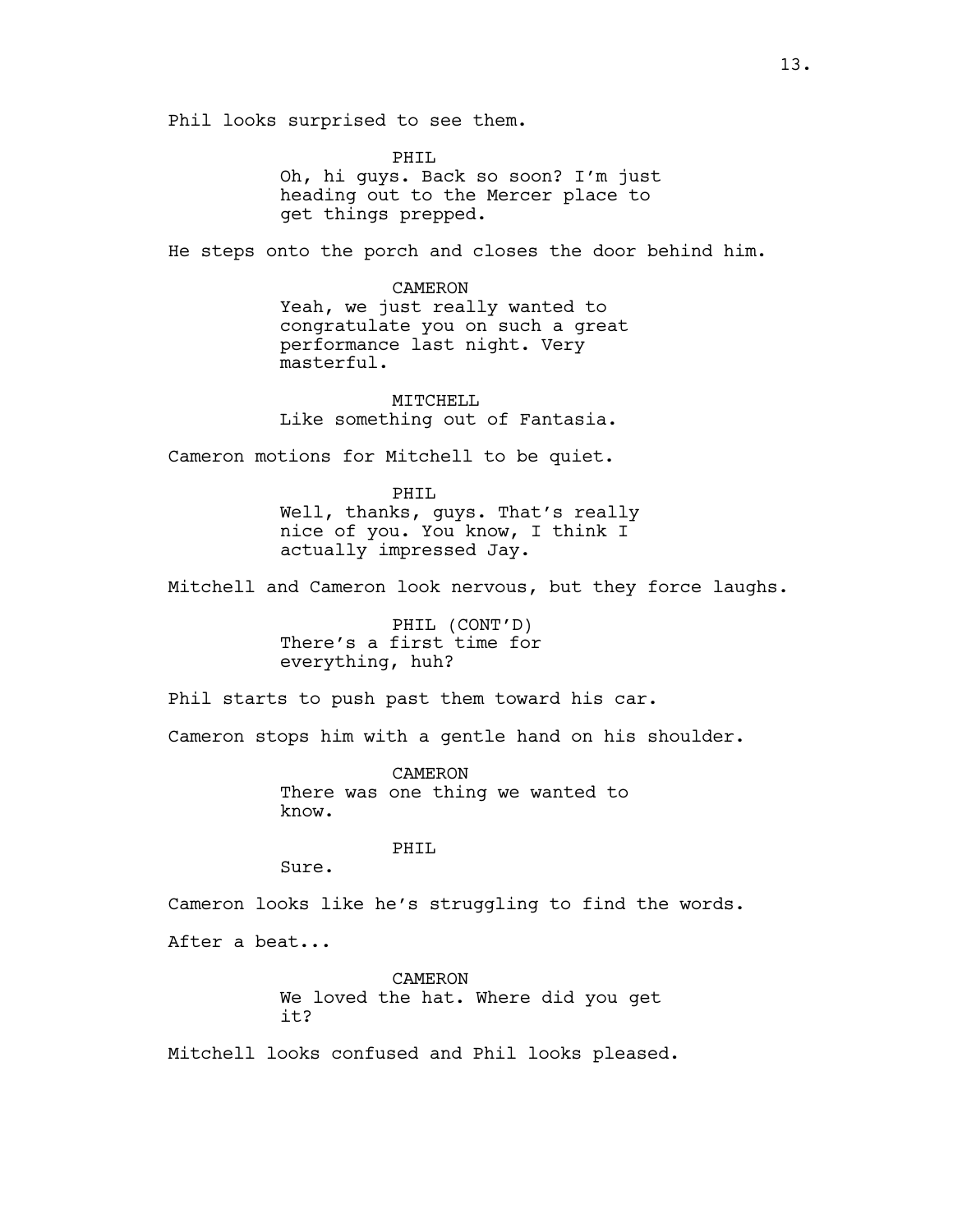PHTT.

That is so sweet. But I can't tell you. Magician's secret, you know.

They all laugh, Phil sincerely, Cameron and Mitchell uncomfortably.

Phil presses on to his car and waves goodbye as he climbs in.

Mitchell and Cameron wave back mechanically.

After Phil's car is out of sight, Mitchell spins on an abashed looking Cameron.

#### CAMERON

I just couldn't ask him. As a performer, I know how important it is to keep the codes we live by sacred. I could never ask another performer to give that up.

Mitchell pats Cameron comfortingly on the shoulder.

CAMERON (CONT'D) I felt bad enough for asking about the hat.

INT. PRITCHETT'S CLOSETS AND BLINDS - CLAIRE'S OFFICE - LATER

Claire stands behind her desk, phone to her ear. She looks angry.

> **CLAIRE** What do you mean, you stopped? That is unacceptable. Start again.

Jay walks into the office.

Claire notices him come in.

CLAIRE (CONT'D) (into the phone) I'll call you back. This isn't over.

She slams the phone down.

CLAIRE (CONT'D) Can you believe the bozos in production stopped the concept construction on the Hidalgo? Room in a Room will be here in two days!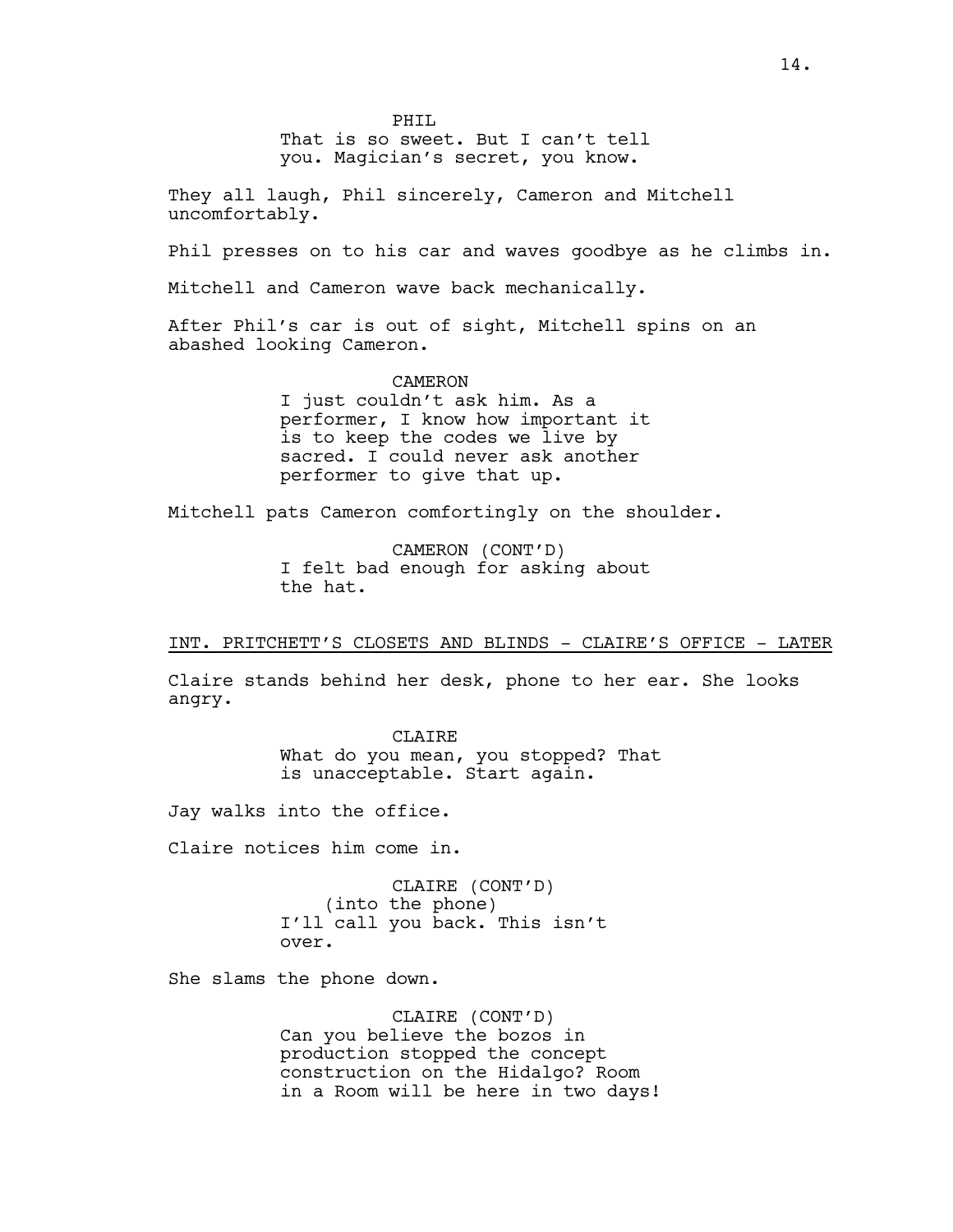**JAY** 

I know. I told them to stop. It's a bad design. Who needs three vanities? A cover story on it won't do us any good.

Claire looks shocked.

CLAIRE Dad, you can't just go over my head and...I've been working on this interview for...How could you?

JAY You seem stressed out. I did you a favor with this, trust me. Nobody reads Room in a Room except for sycophants and closet roadies.

He crosses to her and comforts her.

She starts to settle down.

JAY (CONT'D) Look, Mitch and Cam want to take you somewhere special tomorrow night. Go with them. Have some fun. Relax. You deserve it.

Claire looks to be coming around to his way of thinking.

She looks at her messy desk.

CLAIRE I guess I have been a little overworked. Okay, maybe I'll go. Maybe.

JAY That's my girl.

Jay's cell phone rings.

He steps out of Claire's office.

INT. PRITCHETT'S CLOSETS AND BLINDS - HALLWAY

Jay pulls his phone from his pocket.

JAY

Hello?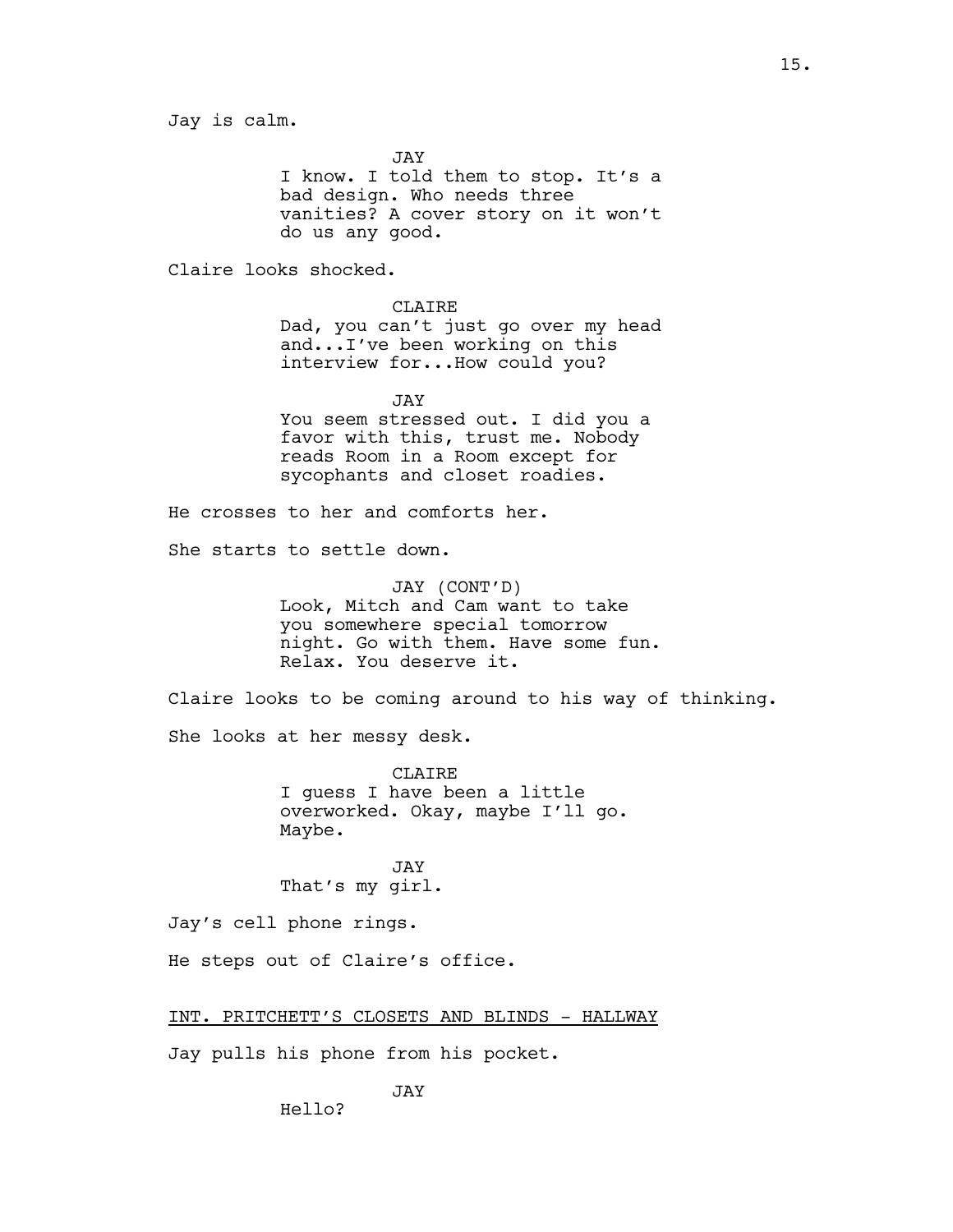# EXT. DUNPHY HOUSE - DRIVEWAY

Mitchell holds his cellphone to his ear while Cameron stands nearby.

> MITCHELL Hey, dad. How is it going with Claire?

# INT. PRITCHETT'S CLOSETS AND BLINDS - HALLWAY

Jay looks smug.

JAY It went just fine. She should be ready to go with you tomorrow. How are things with Phil? Did you get the answer?

## EXT. DUNPHY HOUSE - DRIVEWAY

Mitchell hesitates.

He tries to hand the phone to Cameron who refuses.

He pulls the phone back to his ear.

MITCHELL Uh, well...It went, uh...We didn't exactly get the information you wanted.

INT. PRITCHETT'S CLOSETS AND BLINDS - HALLWAY

Jay looks angry.

JAY I knew it. I knew you wouldn't be able to pull it off. I'll just do it myself.

He hangs up.

He turns back to Claire's office and pokes his head inside.

INT. PRITCHETT'S CLOSETS AND BLINDS - CLAIRE'S OFFICE

Only Jay's head is poked into the office.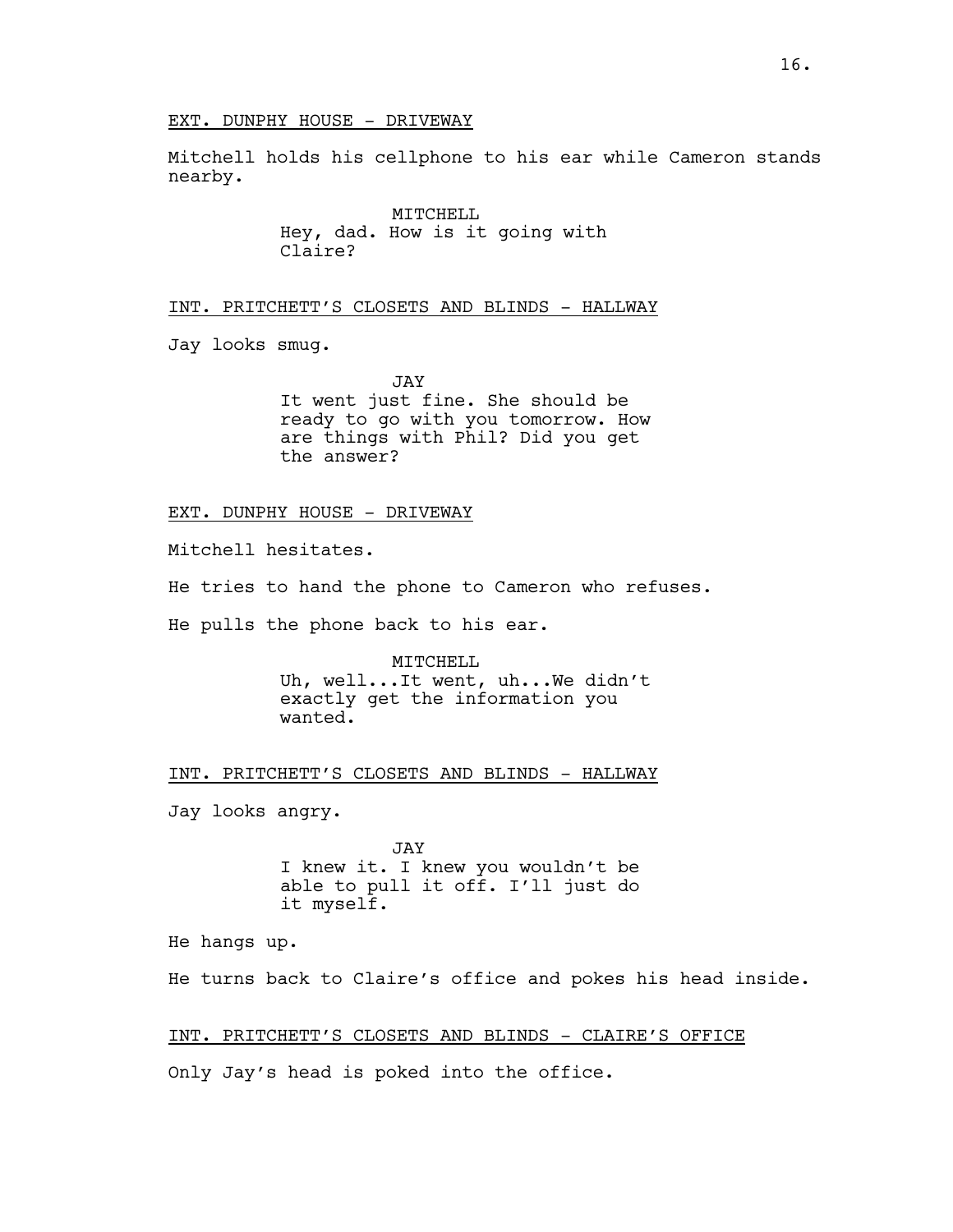JAY

On second thought, do the interview. It'll be good for business. I'll get the production staff going again.

He pops back out.

Claire looks blind-sided.

EXT. DUNPHY HOUSE - DRIVEWAY - LATER

Phil stands in the garage, the automatic door open. He examines a sign that says, "For sale."

Jay's car pulls into the driveway.

Phil waves as Jay parks.

Phil approaches as Jay exists his car.

PHTT. Sure have a lot of visitors today.

Jay looks frustrated as he steps toward Phil.

JAY Tell me how you did your trick.

PHIL

And fans. I'm sorry Jay, we already went through this. I just can't tell you. It's the Magician's --

JAY Yeah, it's your damn code. Well, I have a code too.

Jay pulls his checkbook and a pen out of his pocket.

```
JAY (CONT'D)
```
How much?

Phil puts up his hands and steps back.

PHTT.

Jay.

JAY Come on. Everybody has a price.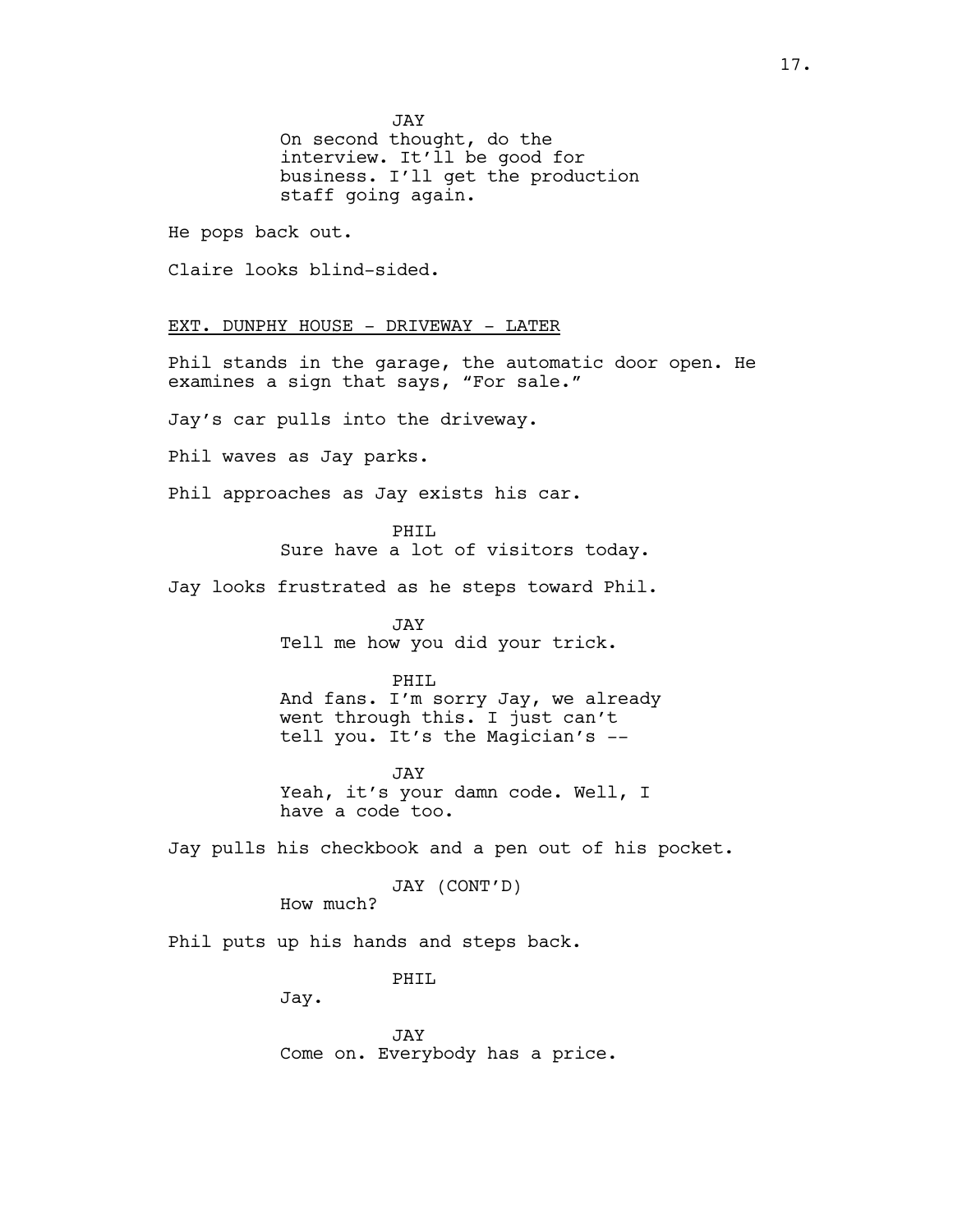PHIL I'm not going to take your money. What's ethical about that?

Jay snarls and puts his checkbook back.

He turns and heads for his car.

Phil looks thoughtful.

PHIL (CONT'D) You know, there is one way I could tell you.

Jay stops dead in his tracks.

JAY I'm listening.

PHIL There is only one honorable way for a magician to pass on trade information.

Jay looks eager and impatient.

PHIL (CONT'D) You would have to become my apprentice.

Jay's look shifts from eager to disgusted.

Phil looks excited.

END OF ACT TWO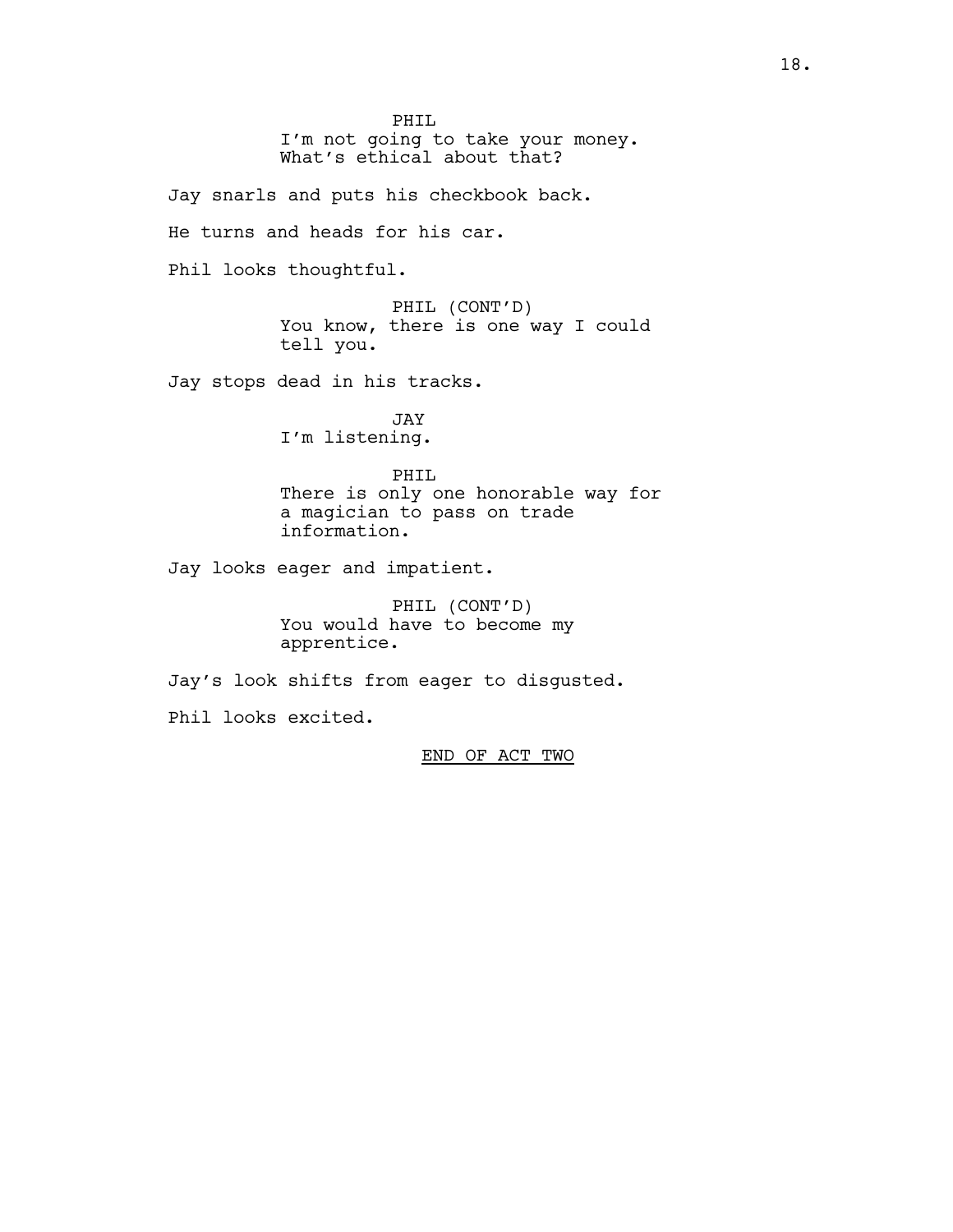# ACT THREE

#### EXT. DUNPHY HOUSE - DRIVEWAY

Phil looks at Jay with a big grin on his face.

Jay looks shocked.

After a beat...

JAY You want me to be what?

PHIL Everyone has to start somewhere, my friend. If you want to know the secrets of the craft, this is the only way.

Phil stretches his arm to Jay's head and retrieves a quarter from behind Jay's ear.

Jay looks annoyed.

JAY No way. Not a chance. I don't want to know that badly.

He climbs into his car and shuts the door.

Phil takes the quarter and makes some flourishes before producing a scarf from his sleeve.

Jay watches.

After a beat he begins to pull away.

Phil dashes into the garage, rifles through some boxes, and comes back with the black cane.

INT. JAY'S CAR

Jay stops the car short.

He watches Phil do a few spins and flourishes before the cane turns into a pigeon that flies away.

Phil watches the pigeon with a look of regret.

After a beat...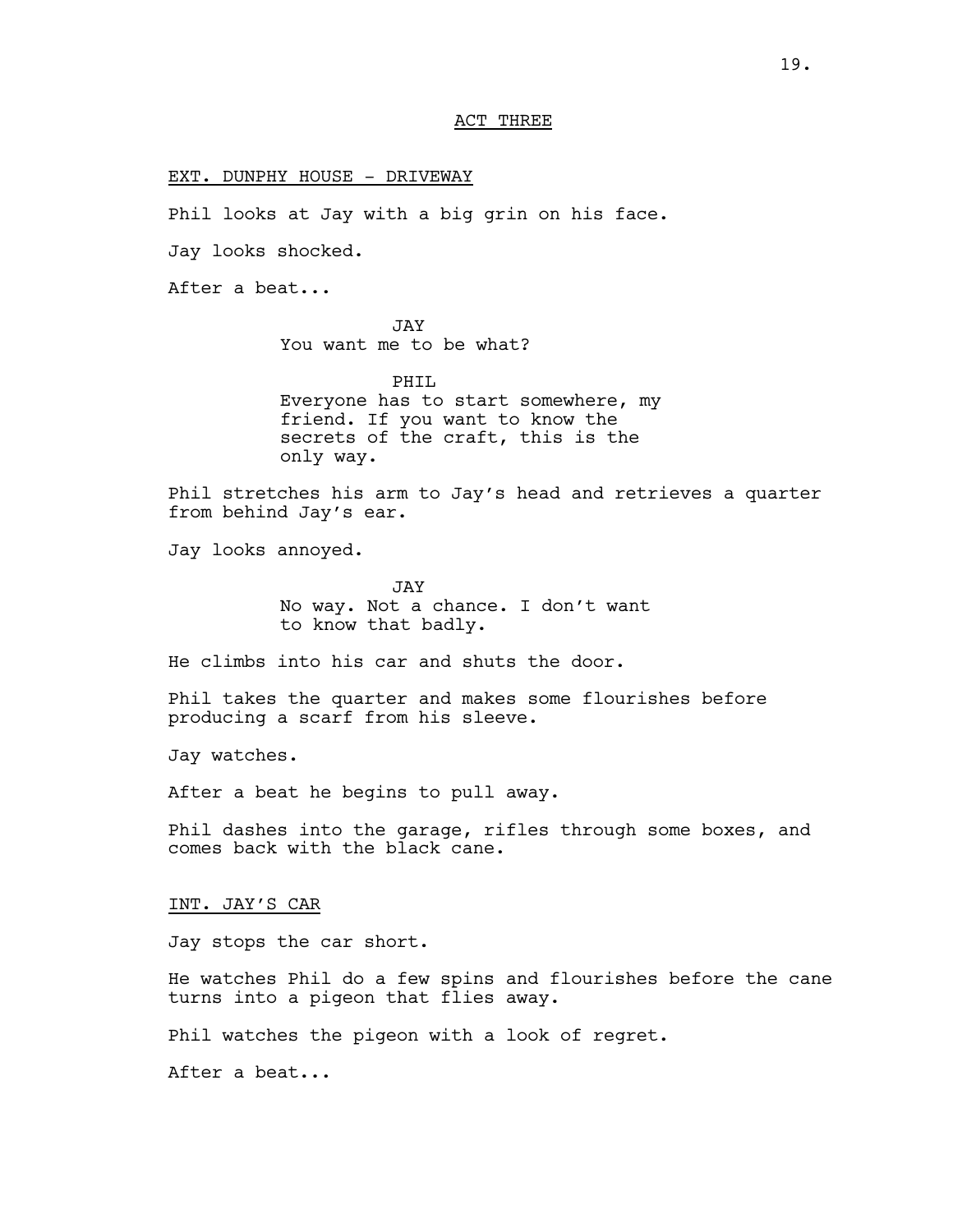JAY Son of a...

He shifts gears on the car and pulls back into the driveway.

## EXT. DUNPHY HOUSE - DRIVEWAY

Jay climbs out of his car and walks up to Phil, stopping mere inches from Phil's face.

> JAY If anyone ever finds out...

PHTT. I won't tell a soul.

Phil crosses his heart with his fingers in a strange pattern. Jay looks confused.

> PHIL (CONT'D) Magician's Honor.

Phil stretches out his hand and waits for a handshake.

Jay glares at Phil for a beat before taking Phil's hand.

PHIL (CONT'D) Meet back here tonight after ten.

Jay nods and walks back to his car.

PHIL (CONT'D) Wear something that can get wet.

Jay stops and looks back at Phil. He looks like he regrets his decisions, then he gets into his car and drives away.

Phil waves.

#### PHIL INTERVIEW

Phil absently rolls a quarter between his fingers. He looks eager and excited.

> PHIL I've wanted an apprentice for years now. Jay may be a little past the cutoff age, but I've always felt he possessed the spirit of a magician. It's also known as bullheadedness.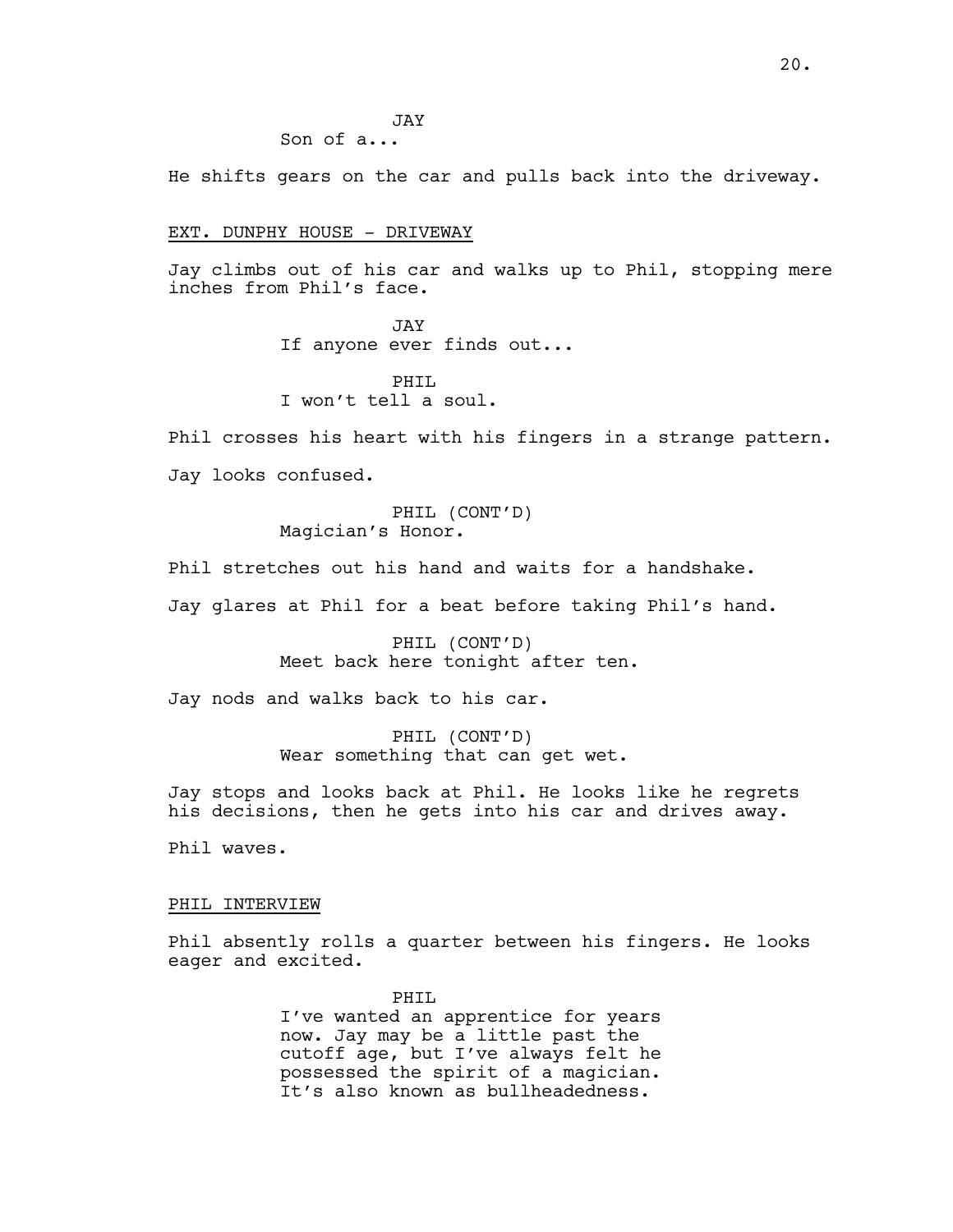He waits as if he expects a laugh.

After a beat his expression changes to somber.

PHIL (CONT'D) I keep forgetting to not do the pigeon trick outside. That's the third one I've lost this week.

INT. JAY AND GLORIA'S HOUSE - LIVING ROOM - LATER

Manny watches TV on the couch.

Gloria is in the kitchen behind him. She looks as if she is solving a complicated problem.

Jay walks through the front door.

Gloria hustles over to him. She looks angry.

GLORIA I know what you are doing!

Jay takes a step back. His expression turns from shocked to wary and suspicious.

> JAY What do you mean?

Gloria ushers him into the kitchen.

INT. JAY AND GLORIA'S HOUSE - KITCHEN

They stop at the counter.

GLORIA I know you're trying to win being a parent with Manny.

Jay looks genuinely confused.

JAY What the hell are you talking about?

#### GLORIA

You want to steal all my parenting thunder by going to his class with your closets. Closets, with their vanities and their shoe holders that don't hold enough shoes. You are ruining our relationship!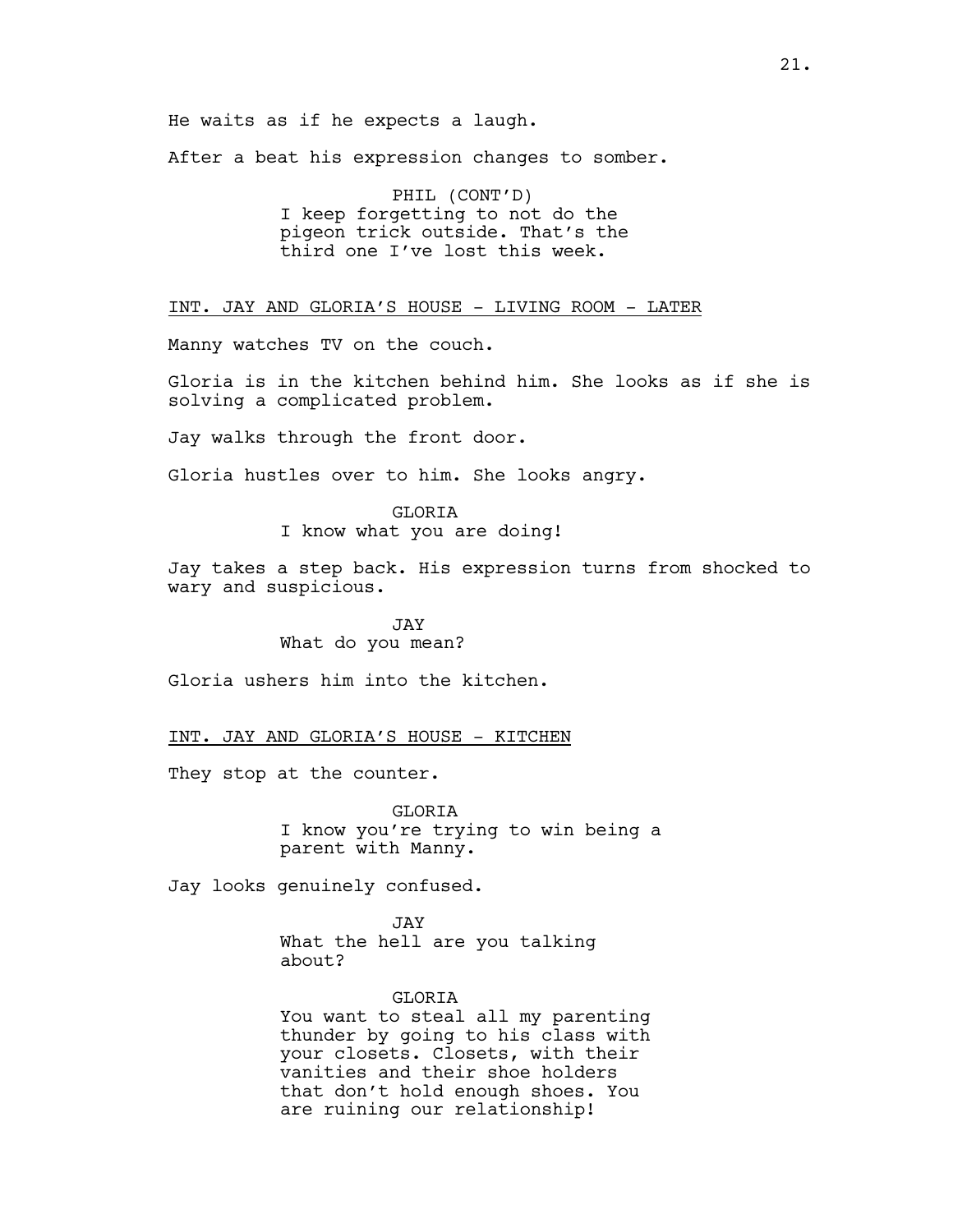JAY

Whoa, whoa. Don't blame me for that. Besides, you can go to his class. Is that what you want?

Gloria nods.

JAY (CONT'D) That's fine by me. I'm sure the kids will be thrilled.

Gloria looks skeptical at Jay, as if he's trying to pull a fast one on her.

> GLORIA Okay, but you have to tell him.

> > JAY

Fine.

Jay walks into the living room.

INT. JAY AND GLORIA'S HOUSE - LIVING ROOM

Jay sits in a chair across from Manny.

JAY Look, pal, I'm not going to be able to make it to your career day.

Manny switches off the TV.

MANNY Did mom talk you into this?

He looks over his shoulder into the kitchen.

Gloria panics and tries to look as if she's doing anything but eavesdrop.

> JAY It was my idea. Your mother just wants to be a part of your life. Is it really that bad?

MANNY Yes! It's bad enough that all the boys in my class think she's ho...

He chokes on the word.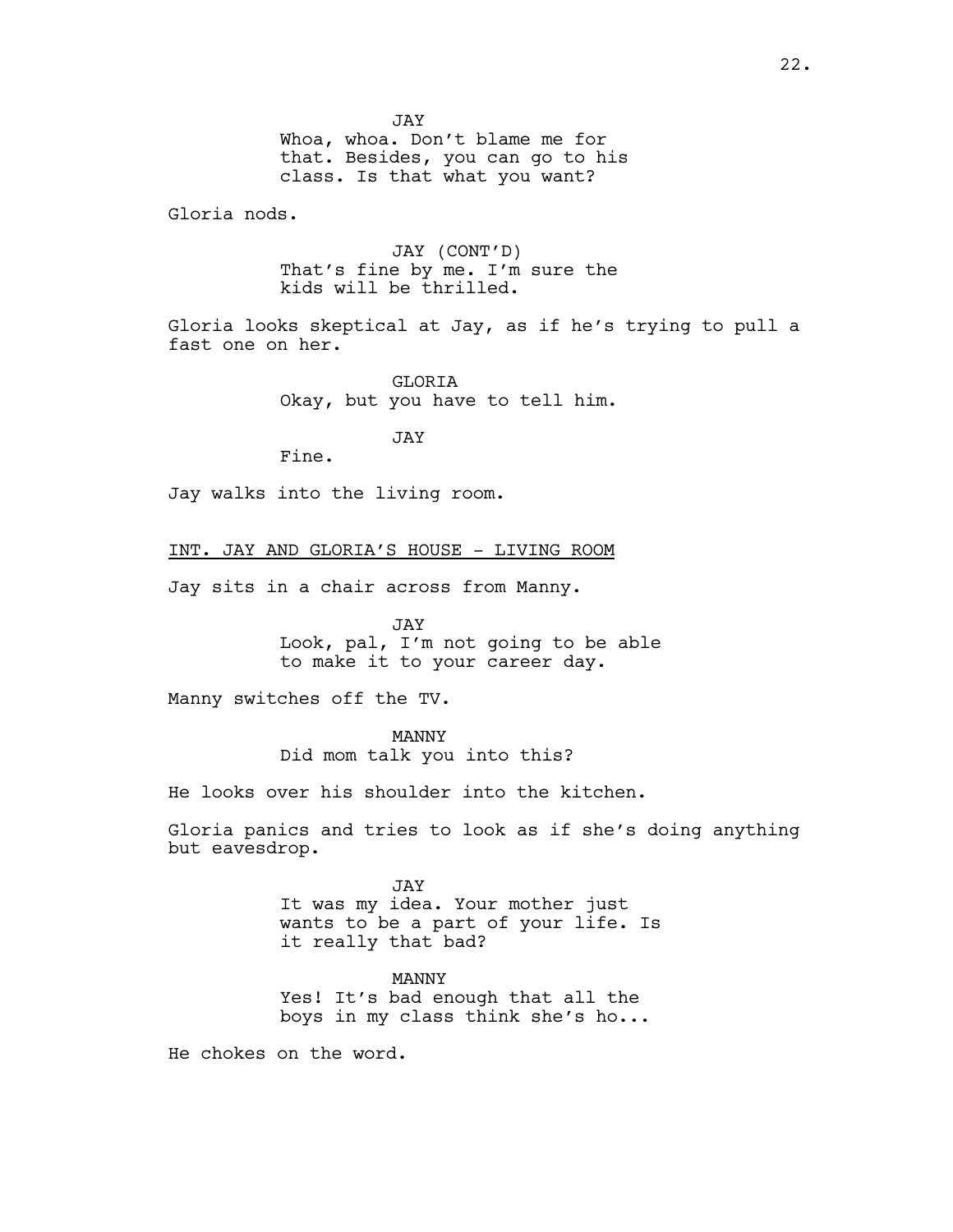MANNY (CONT'D) ....hot. They tease me about it. Relentlessly.

Manny shivers.

Jay looks surprised but smug.

JAY They do? Ah, that's just kids being kids. Don't let it get to you. Think about how happy it'll make her to help you out.

Manny considers for a moment.

MANNY Fine. But tell her to wear something with a high neck. Like that turtleneck sweater I got her for her birthday.

JAY Is that why you bought that?

Manny looks ashamed but nods.

JAY (CONT'D)

Deal.

Jay stands up and throws a thumbs up to Gloria before heading up stairs.

Gloria gives him a thumbs up back and a huge smile blooms on her face. She waves to Manny.

Manny waves back before turning to the TV. He looks as if he just lost a football game.

# INT. DUNPHY HOUSE - KITCHEN - NIGHT

Claire sits at the kitchen table with pictures of closets spread out before her.

Phil enters the kitchen and heads for the fridge. He gets a drink out and walks over to the kitchen table.

He examines the pictures.

PHIL Is this the closet for the big interview? It'll be great, hun.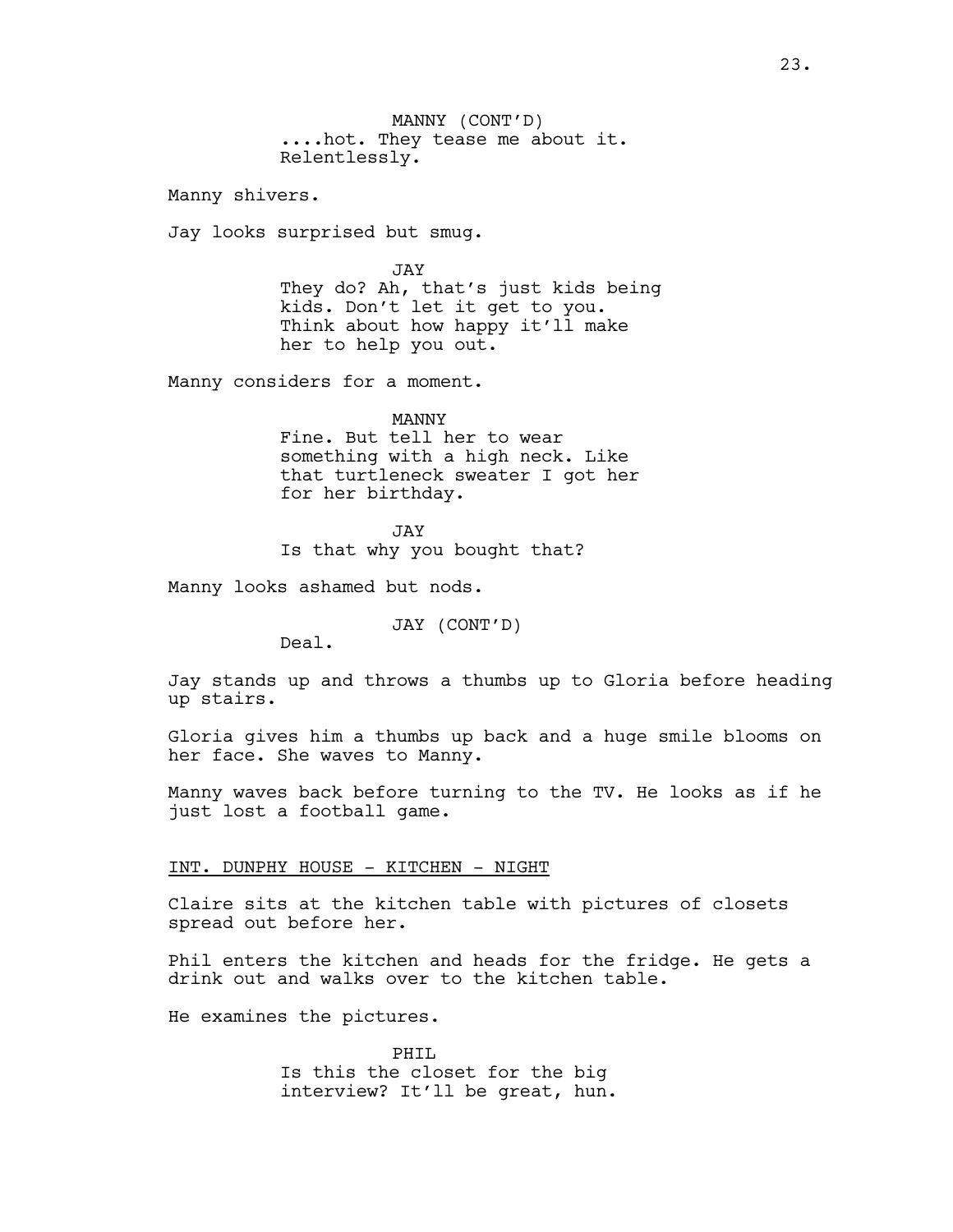Claire seems distracted.

**CLAIRE** You know, dad was right. The Hidalgo is terrible. Three vanities? What were we thinking? Is it a closet for sister-wives?

PHIL Maybe a stylish coven.

# CLAIRE

I'm just going to cancel the interview. It's not worth it. And he was right about Room in a Room.

She holds up a Room in a Room magazine and reads from the cover.

> CLAIRE (CONT'D) Ten reasons why your closet is trying to kill you.

She skips to another headline.

CLAIRE (CONT'D) The closet that broke up Brad and Angelina and what it could be doing to your relationship.

She looks disgusted as she tosses the magazine on the table.

PHIL So, just don't do it. It doesn't seem like it's worth the trouble.

CLAIRE It's really not, but it was a lot of work to get to this point.

Phil puts his hand on her shoulder to comfort her.

PHIL That just means you'll be all the more prepared when a real magazine comes knocking.

CLAIRE I guess you're right. I'll have to scrap the Hidalgo. Not a lot of witch covens in the market for new closets around here.

Phil sits next to her.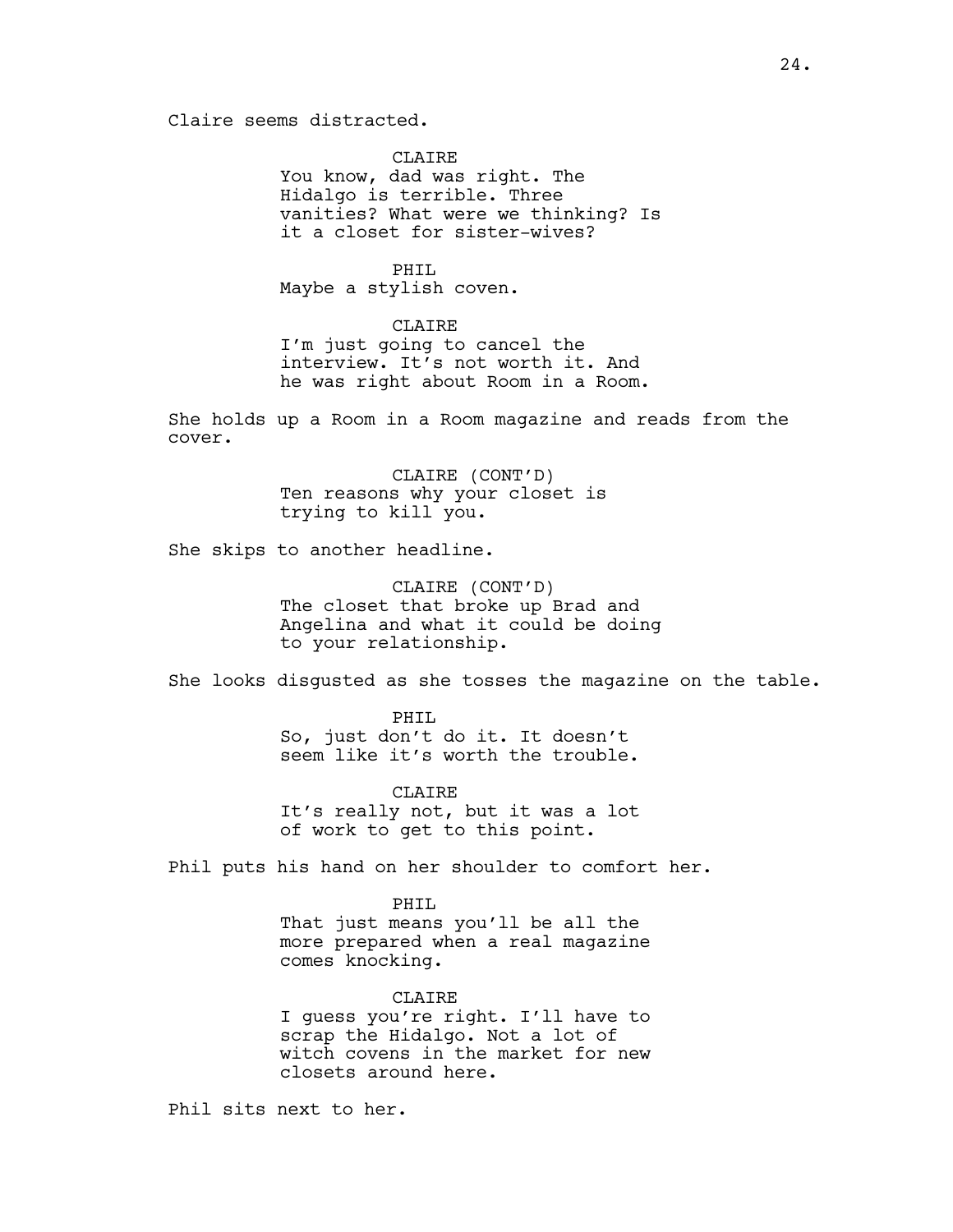PHTT. You know what I think you need?

## CLAIRE

A drink?

#### PHIL

No, a relaxing evening with Cam and Mitch. Which might include a drink. Cam was here this morning looking for you. They want to take you out tomorrow night.

Claire perks up.

**CLAIRE** That's right. I forgot about that. Do you know what they have planned?

Phil hesitates for a beat.

PHIL Something fun and not at all out of your comfort zone, I'm sure. Give Cam a call.

CLAIRE I think I will.

Claire kisses Phil's forehead and leaves the kitchen.

Phil flips through the magazine for a few moments before looking at this watch.

> PHIL (to himself) Time to prepare.

He gets up and leaves the kitchen.

## EXT. DUNPHY HOUSE - DRIVEWAY - 10 P.M.

Phil stands off to the side of the driveway behind a bush. He wears workout clothes.

He peaks out from behind the bush as if he's up to no good.

Luke crosses the driveway to Phil.

LUKE

Hey dad.

Phil jumps, startled.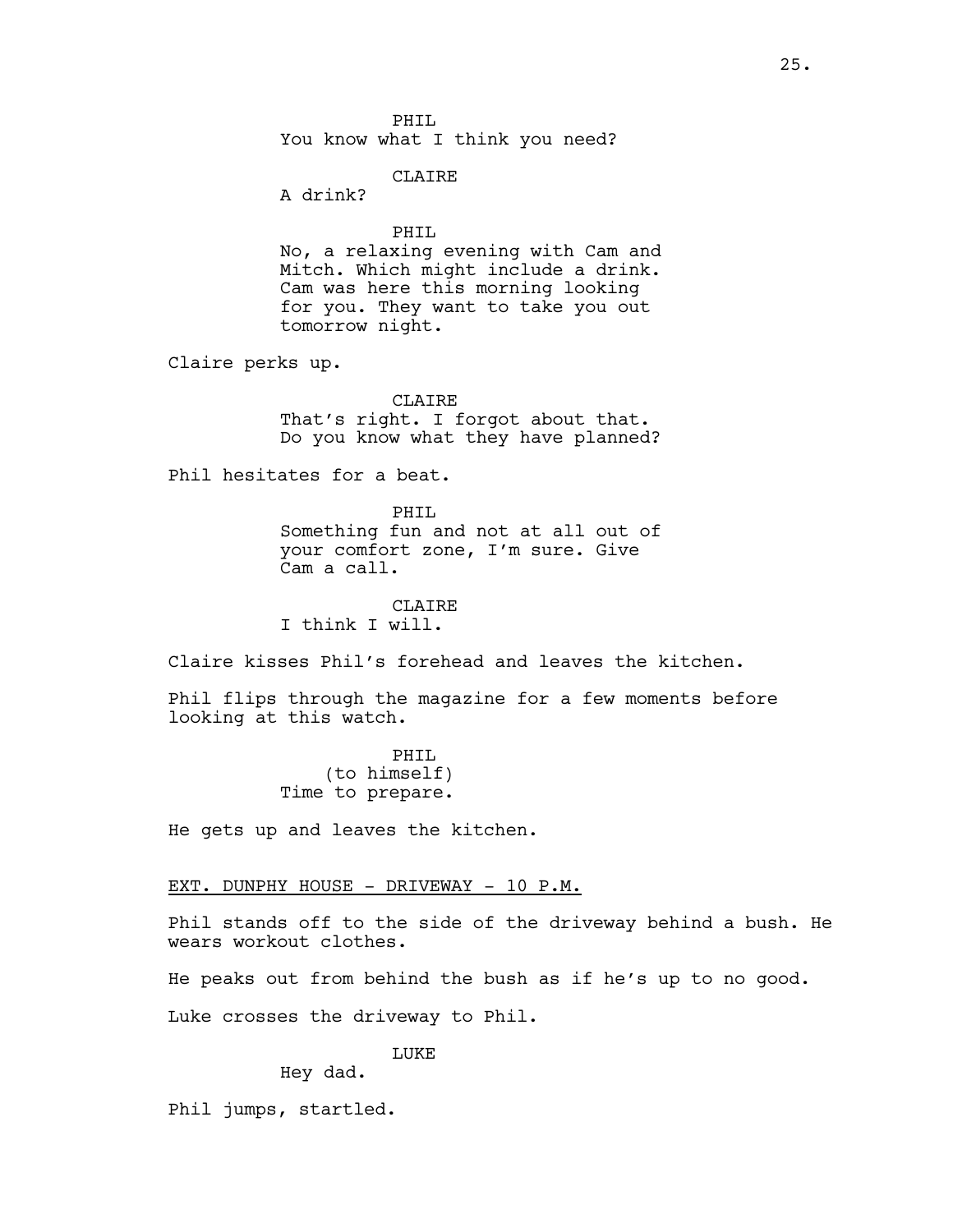LUKE (CONT'D) What're you doing? Why are you dressed like that?

PHIL Nothing. I'm exercising. Go back inside.

LUKE Doesn't look like exercising.

Car breaks squeal in the distance and Phil perks up.

PHTT.

Here.

He reaches into his sweatpants' waistband. He produces a small wad of cash and hands it to Luke.

> PHIL (CONT'D) Go see a movie or something.

> > **LUKE**

Okay, cool!

He takes the money and his expression shifts to disgust.

LUKE (CONT'D) It's wet and it smells like sweat.

PHIL

Just go.

Phil retrieves his car keys from his waistband and tosses them to Luke.

#### LUKE

Excellent.

Luke walks over to Phil's car, gets in, and leaves.

As he pulls away, Jay's car pulls into the driveway.

The lights flash twice.

Phil steps out from behind the bushes.

Jay exits his car and hurries over to Phil. He wears ill fitting workout clothes.

> JAY Did I just see Luke leaving in your car?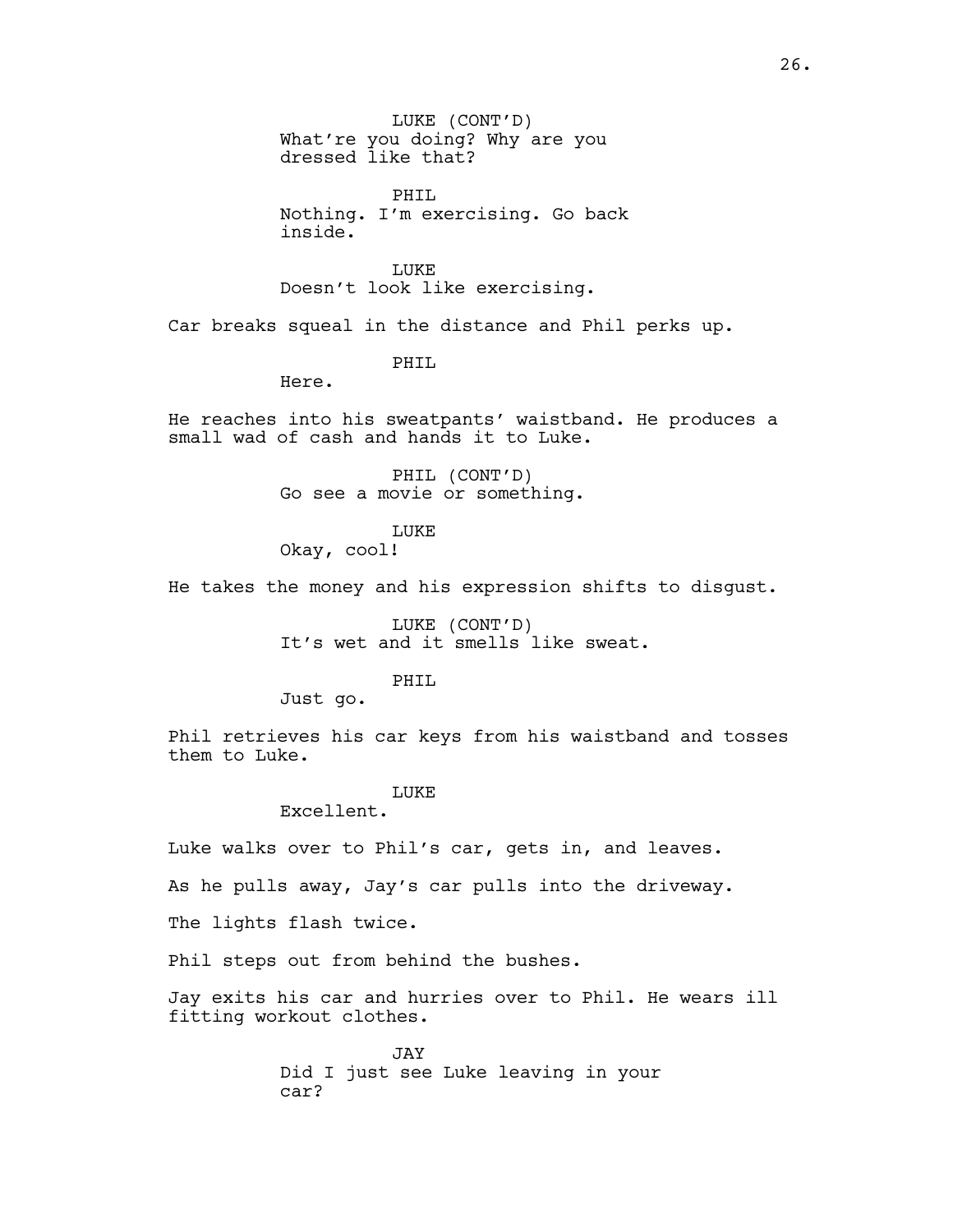PHTT. It was a close one. Come on.

He leads Jay to the backyard.

## EXT. DUNPHY HOUSE - BACKYARD

In the center of the back lawn are several magic objects: A box for sawing a person in half, an empty bird cage, and the black cane.

Phil and Jay stand in the middle. Phil attempts to look regal and important.

> PHIL Magic. Illusions. The slight of hand. From Houdini to Blaine, we are the line between the real and the unreal. We are the gate keepers between the known, and...

He spins and scatters a deck of cards into the air.

PHIL (CONT'D) ....the unknown.

Jay looks bored.

JAY Oh, come on. How much more of this is there?

Phil loses some of his confidence.

PHTT. I prepared a small speech.

JAY I came here to learn the cane trick, so that's exactly what you're going to teach me.

Jay steps over to the cane and reaches for it. Phil rushes over and stops him with a slap to the hand. Jay recoils and looks angry.

> PHIL You cannot touch the tools of our trade until you've mastered the history of magic and the breathing exercises.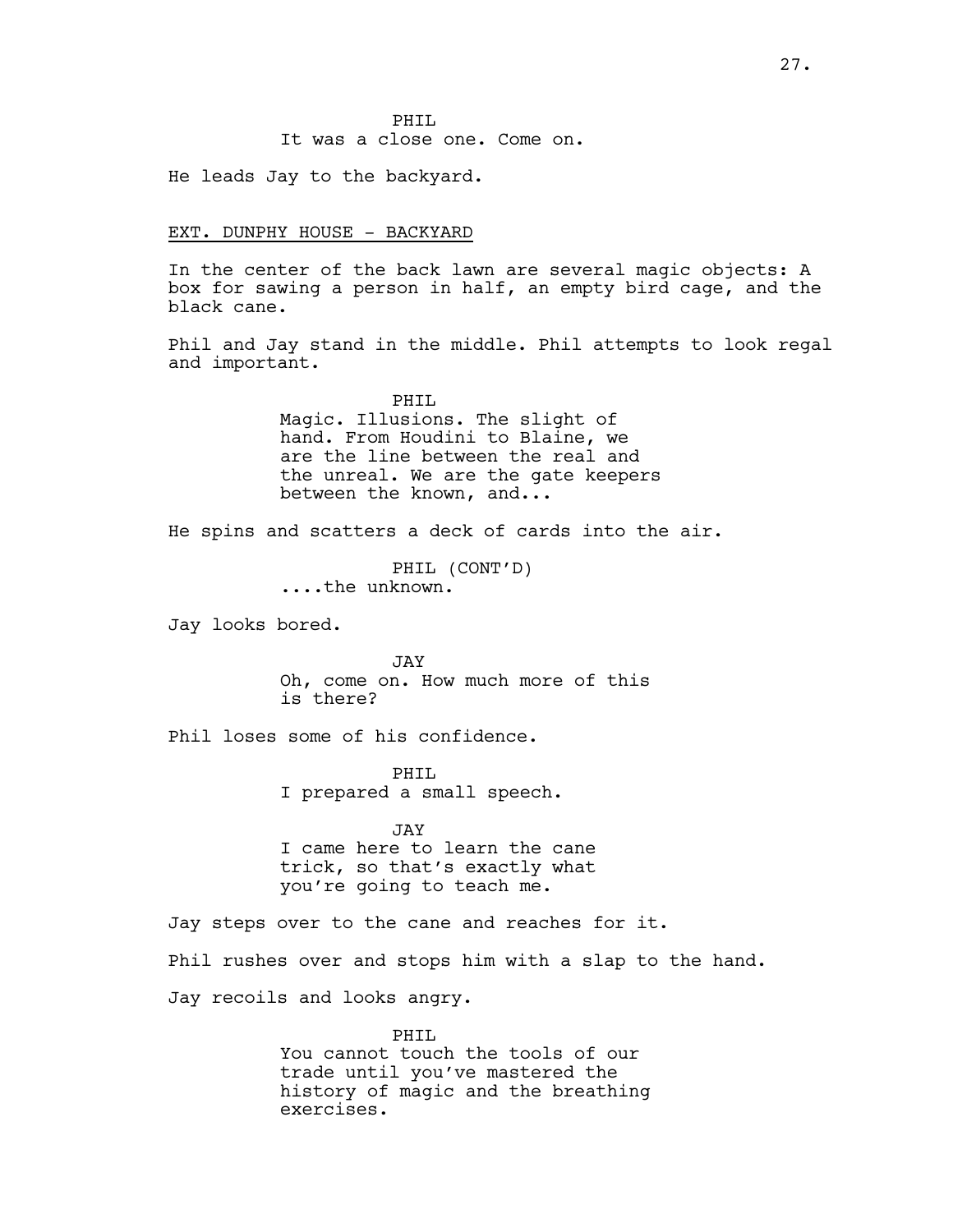Phil starts to laugh.

PHIL (CONT'D) You don't even know the Magician's Stance. How are you supposed to perform without your knees?

Jay stares, dumbfounded.

JAY This is insane. I can't believe I agreed to this.

PHTT. You wanted to know how I do it. This is the only way.

Jay throws up his hands.

JAY Fine. Let's do this.

PHIL Okay. We'll start with the breathing exercise.

Phil stands with this legs spread apart and his arms outstretched to the sides.

Jay reluctantly follows suit.

PHIL (CONT'D) This is called fifty-two breath pickup.

JAY Did you say fifty-two?

PHIL Yes. We breath in, from the knees up, fifty-two times. Once we've reached --

JAY No. No way. I can't do this. I thought I could, but no.

Jay breaks his stance.

JAY (CONT'D) It just isn't worth it.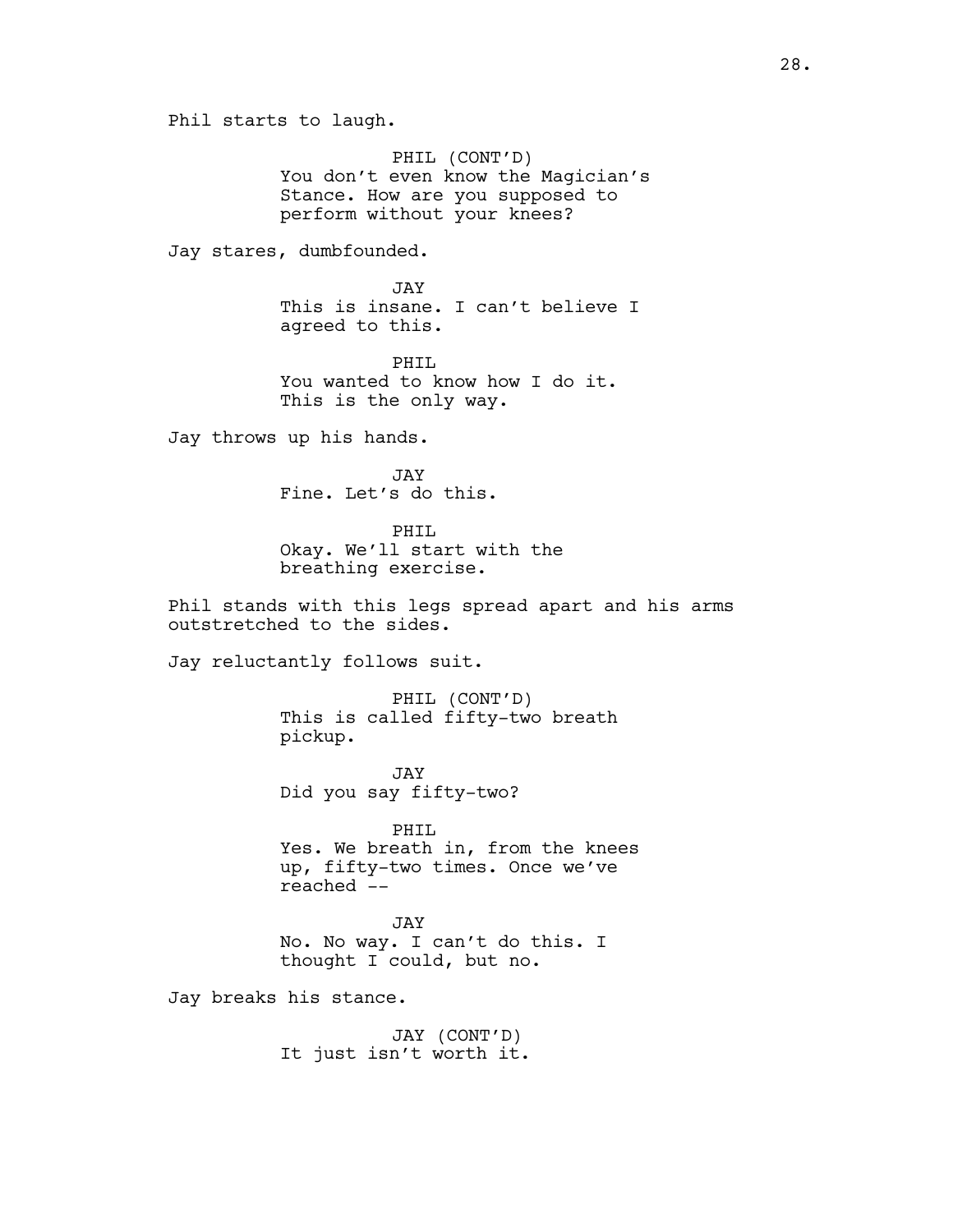PHTT. I thought you wanted to learn the trick?

JAY Not like this. Okay, Phil, this is it. I've got five thousand dollars with your name on it if you tell me how you did your trick. No more of this nonsense.

He gestures to all the magic paraphernalia.

PHIL This is the only way. I will hold to the Magician's Code until I die, sir. You may become my apprentice, or you may live without the answers you seek.

Jay stares at Phil.

JAY

You may have some odd ball practices, but damn it if I don't respect a man who sticks to his principles.

Jay extends his hand.

JAY (CONT'D) You can keep your secrets.

They shake hands.

Jay pulls Phil closer. His attitude turns threatening.

JAY (CONT'D) And one of those secrets you'll be dying with is this entire apprentice affair. Got it?

PHTT.

Yes sir.

# EXT. OUTDOOR RODEO - STANDS - THE NEXT NIGHT

Jay, Gloria, Manny, Haley, and Phil sit in the stands watching a COWBOY try to stay on a bucking horse. Cam is down in the arena dressed as a clown.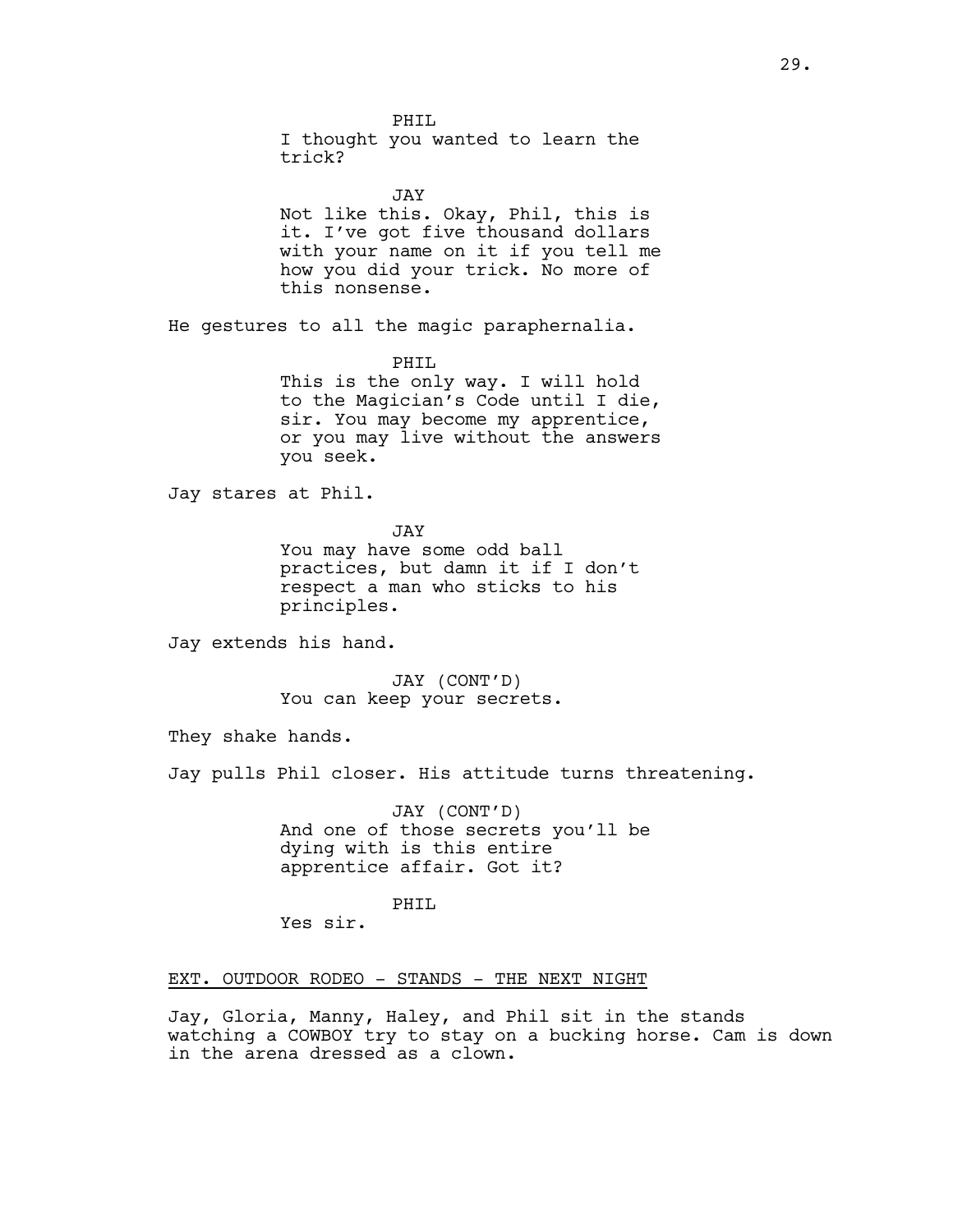Lily, Mitch, and an embarrassed looking Claire walk through the stands, all three dressed as clowns. They banter with GUESTS in the stands.

Luke appears and sidesteps his way to his seat. He carries a paper plate of nachos.

Jay watches the nachos.

JAY Where did you get those?

LUKE There's a nacho stand.

Jay cranes his neck while he pats his pockets.

JAY Hey, where's my wallet?

Phil turns to him.

PHTT.

You mean...

He does some flourishes with his empty hands and then Jay's wallet appears in his palm.

PHIL (CONT'D)

....this?

Jay looks angry.

JAY When did you...?

PHIL Magician's Code.

Jay scoffs and grabs his wallet.

JAY Give me that.

END OF ACT THREE